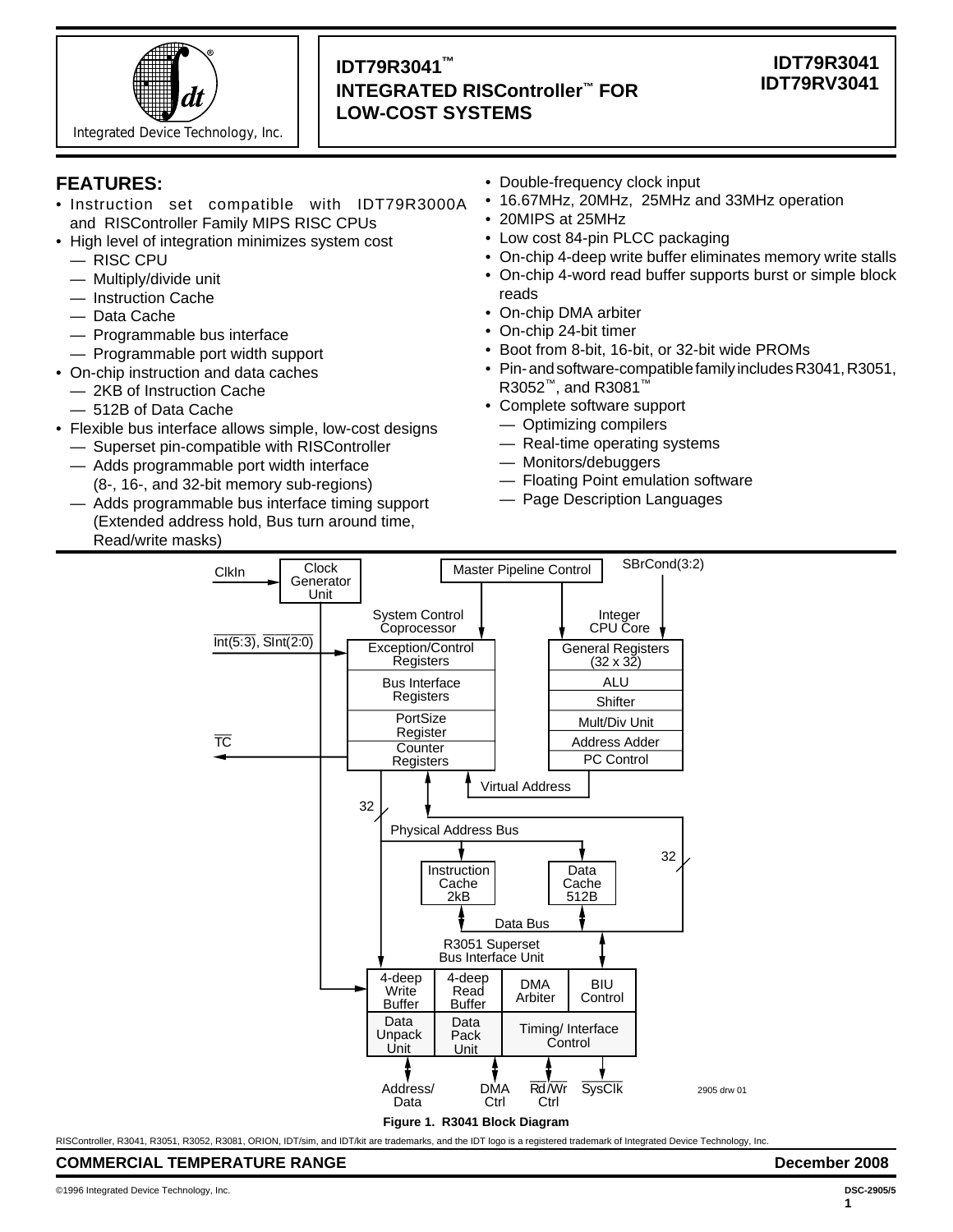# **INTRODUCTION**

The IDT RISController family is a series of high-performance 32-bit microprocessors featuring a high-level of integration, and targeted to high-performance but cost sensitive embedded processing applications. The RISController family is designed to bring the high-performance inherent in the MIPS RISC architecture into low-cost, simplified, power sensitive applications.

Thus, functional units have been integrated onto the CPU core in order to reduce the total system cost, rather than to increase the inherent performance of the integer engine. Nevertheless, the RISController family is able to offer 35MIPS of integer performance at 40MHz without requiring external SRAM or caches.

Further, the RISController family brings dramatic power reduction to these embedded applications, allowing the use of low-cost packaging. Thus, the RISController family allows customer applications to bring maximum performance at minimum cost.

The R3041 extends the range of price/performance achiev-

able with the RISController family, by dramatically lowering the cost of using the MIPS architecture. The R3041 is designed to achieve minimal system and components cost, yet maintain the high-performance inherent in the MIPS architecture. The R3041 also maintains pin and software compatibility with the RISController and R3081.

The RISController family offers a variety of price/performance features in a pin-compatible, software compatible family. Table 1 provides an overview of the current members of the RISController family. Note that the R3051, R3052, and R3081 are also available in pin-compatible versions that include a full-function memory management unit, including 64-entry TLB. The R3051/2 and R3081 are described in separate manuals and data sheets.

Figure 1 shows a block level representation of the functional units within the R3041. The R3041 can be viewed as the embodiment of a discrete solution built around the R3000A. By integrating this functionality on a single chip, dramatic cost and power reductions are achieved.

An overview of these blocks is presented here, followed with detailed information on each block.

| <b>Device</b><br>Name | <b>Instruction</b><br>Cache | Data<br>Cache | <b>Floating</b><br><b>Point</b>                   | <b>Bus</b><br><b>Options</b>           |
|-----------------------|-----------------------------|---------------|---------------------------------------------------|----------------------------------------|
| R3051                 | 4kB                         | 2kB           | Software Emulation                                | Mux'ed A/D                             |
| R3052                 | 8kB                         | 2kB           | Software Emulation                                | Mux'ed A/D                             |
| R3071<br>R3081        | 16kB<br>or 8kB              | 4kB<br>or 8kB | On-chip Hardware                                  | 1/2 frequency bus option               |
| R3041                 | 2kB                         | 512B          | Software Emulation<br>Programmable timing support | 8-, 16-, and 32-bit port width support |
|                       |                             |               |                                                   | 2905 thl 01                            |

**Table 1. Pin-Compatible RISController Family**

# **CPU Core**

The CPU core is a full 32-bit RISC integer execution engine, capable of sustaining close to a single cycle execution rate. The CPU core contains a five stage pipeline, and 32 orthogonal 32-bit registers. The RISController family implements the MIPS-I Instruction Set Architecture (ISA). In fact, the execution engine of the R3041 is the same as the execution engine of the R3000A. Thus, the R3041 is binary compatible with those CPU engines, as well as compatible with other members of the RISController family.

The execution engine of the RISController family uses a five-stage pipeline to achieve close to single cycle execution. A new instruction can be started in every clock cycle; the execution engine actually processes five instructions concurrently (in various pipeline stages). The five parts of the pipeline are the Instruction Fetch, Read register, ALU execution, Memory, and Write Back stages. Figure 2 shows the concurrency achieved by the RISController family pipeline.

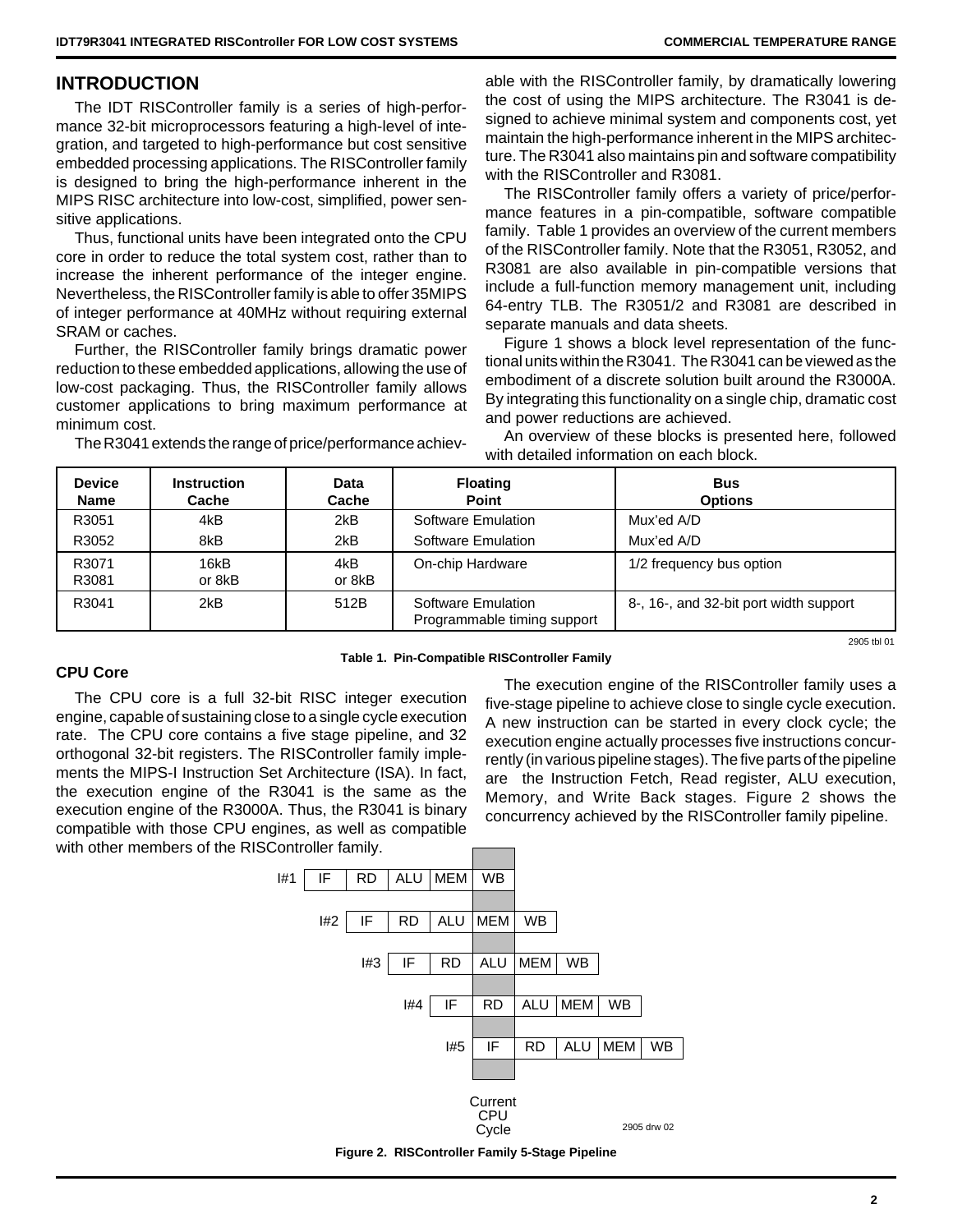# **System Control Co-Processor**

The R3041 also integrates on-chip a System Control Coprocessor, CP0. CP0 manages the exception handling capability of the R3041, the virtual to physical address mapping of the R3041, and the programmable bus interface capabilities of the R3041. These topics are discussed in subsequent sections.

The R3041 does not include the optional TLB found in other members of the RISController family, but instead performs the same virtual to physical address mapping of the base version of the RISController family. These devices still support distinct kernel and user mode operation, but do not require page management software or an on-chip TLB, leading to a simpler software model and a lower-cost processor.

The memory mapping used by these devices is illustrated in Figure 3. Note that the reserved address spaces shown are for compatibility with future family members; in the current family members, references to these addresses are translated in the same fashion as their respective segments, with no traps or exceptions taken.

When using the base versions of the architecture, the system designer can implement a distinction between the user tasks and the kernel tasks, without having to execute page management software. This distinction can take the form of physical memory protection, accomplished by address decoding, or in other system specific forms. In systems which do not wish to implement memory protection, and wish to have the kernel and user tasks operate out of a single unified memory space, upper address lines can be ignored by the address decoder, and thus all references will be seen in the lower gigabyte of the physical address space.

The R3041 adds additional resources into the on-chip CP0. These resources are detailed in the R3041 User's Manual. They allow kernel software to directly control activity of the processor internal resources and bus interface, and include:

- **Cache Configuration Register:** This register controls the data cache block size and miss refill algorithm.
- **Bus Control Register:** This register controls the behavior of the various bus interface signals.
- **Count and Compare Registers:** Together, these two registers implement a programmable 24-bit timer, which can be used for DRAM refresh or as a general purpose timer.
- **Port Size Control Register:** This register allows the kernel to indicate the port width of reads and writes to various subregions of the physical address space. Thus, the R3041 can interface directly with 8-, 16-, and 32-bit memory ports, including a mix of sizes, for both instruction and data references, without requiring additional external logic.



**Figure 3. Virtual to Physical Mapping of Base Architecture Versions**



**VIRTUAL PHYSICAL**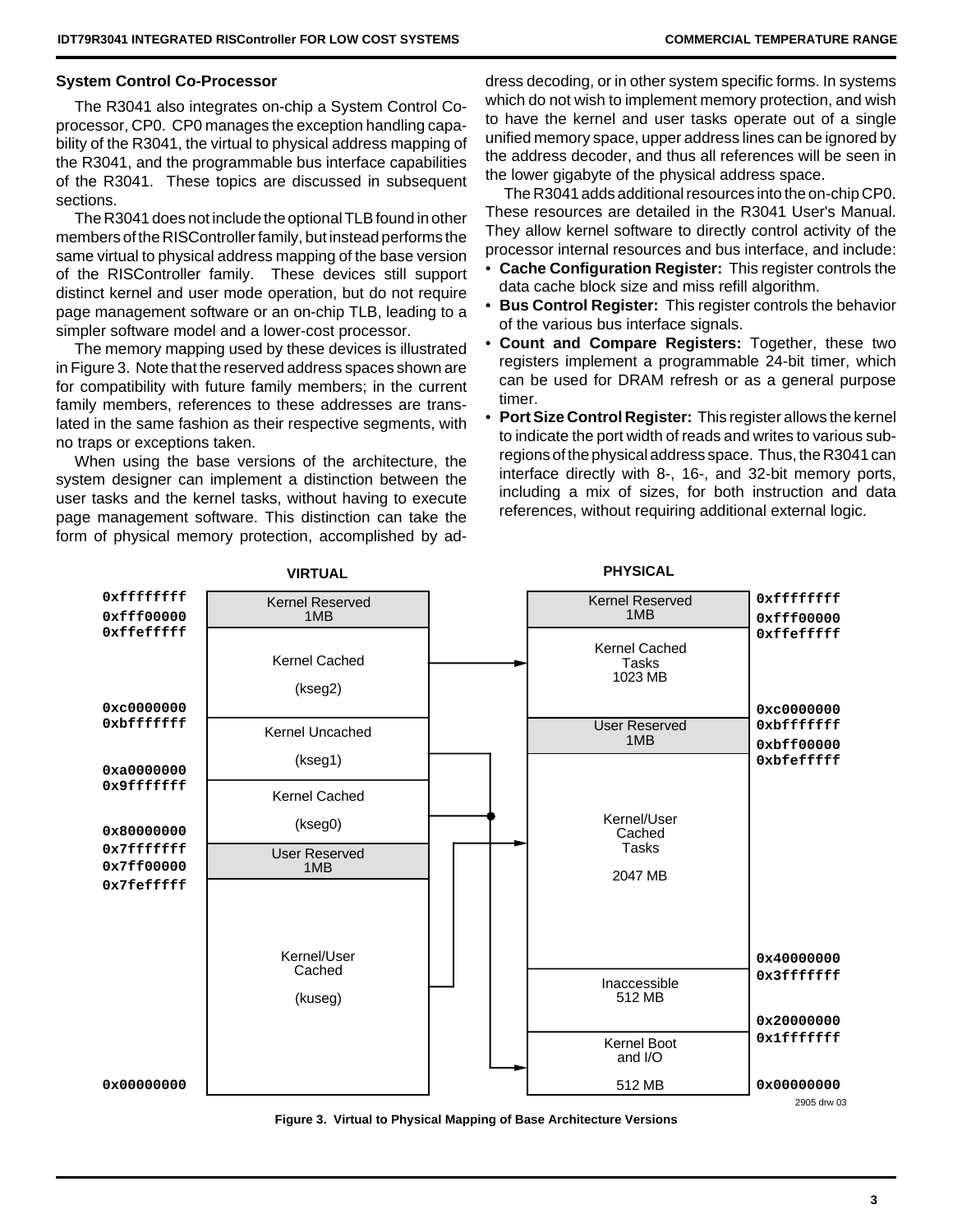## **Clock Generation Unit**

The R3041 is driven from a single 2x frequency input clock, capable of operating in a range of 40%-60% duty cycle. Onchip, the clock generator unit is responsible for managing the interaction of the CPU core, caches, and bus interface. The clock generator unit replaces the external delay line required in R3000A based applications.

# **Instruction Cache**

The R3041 integrates 2kB of on-chip Instruction Cache, organized with a line size of 16 bytes (four 32-bit entries) a nd is direct mapped. This relatively large cache substantially contributes to the performance inherent in the R3041, and allows systems based on the R3041 to achieve high-performance even from low-cost memory systems. The cache is implemented as a direct mapped cache, and is capable of caching instructions from anywhere within the 4GB physical address space. The cache is implemented using physical addresses and physical tags (rather than virtual addresses or tags), and thus does not require flushing on context switch.

# **Data Cache**

The R3041 incorporates an on-chip data cache of 512B, organized as a line size of 4 bytes (one word) and is direct mapped. This relatively large data cache contributes substantially to the performance inherent in the RISController family. As with the instruction cache, the data cache is implemented as a direct mapped physical address cache. The cache is capable of mapping any word within the 4GB physical address space.

The data cache is implemented as a write through cache, to insure that main memory is always consistent with the internal cache. In order to minimize processor stalls due to data write operations, the bus interface unit incorporates a 4 deep write buffer which captures address and data at the processor execution rate, allowing it to be retired to main memory at a much slower rate without impacting system performance.

# **Bus Interface Unit**

The RISController family uses its large internal caches to provide the majority of the bandwidth requirements of the execution engine, and thus can utilize a simple bus interface connected to slow memory devices.

The RISController family bus interface utilizes a 32-bit address and data bus multiplexed onto a single set of pins. The bus interface unit also provides an ALE (Address Latch Enable) output signal to de-multiplex the A/D bus, and simple handshake signals to process CPU read and write requests. In addition to the read and write interface, the R3041 incorporates a DMA arbiter, to allow an external master to control the

external bus.

The R3041 augments the basic RISController bus interface capability by adding the ability to directly interface with varying memory port widths, for instructions or data. For example, the R3041 can be used in a system with an 8-bit boot PROM, 16 bit font/program cartridges, and 32-bit main memory, transparently to software, and without requiring external data packing, rotation, and unpacking.

In addition, the R3041 incorporates the ability to change some of the interface timing of the bus. These features can be used to eliminate external data buffers and take advantage of lower speed and lower cost interface components.

One of the bus interface options is the Extended Address Hold mode which adds 1/2 clock of extra address hold time from ALE falling. This allows easier interfacing to FPGAs and ASICs.

The R3041 incorporates a 4-deep write buffer to decouple the speed of the execution engine from the speed of the memory system. The write buffers capture and FIFO processor address and data information in store operations, and present it to the bus interface as write transactions at the rate the memory system can accommodate. During main memory writes, the R3041 can break a large datum (e.g. 32-bit word) into a series of smaller transactions (e.g. bytes), according to the width of the memory port being written. This operation is transparent to the software which initiated the store, insuring that the same software can run in true 32-bit memory systems.

The RISController family read interface performs both single word reads and quad word reads. Single word reads work with a simple handshake, and quad word reads can either utilize the simple handshake (in lower performance, simple systems) or utilize a tighter timing mode when the memory system can burst data at the processor clock rate. Thus, the system designer can choose to use page or static column mode DRAMs (and possibly use interleaving, if desired, in high-performance systems), or even to use simpler SRAM techniques to reduce complexity.

In order to accommodate slower quad word reads, the RISController family incorporates a 4-deep read buffer FIFO, so that the external interface can queue up data within the processor before releasing it to perform a burst fill of the internal caches.

In addition, the R3041 can perform on-chip data packing when performing large datum reads (e.g., quad words) from narrower memory systems (e.g., 16-bits). Once again, this operation is transparent to the actual software, simplifying migration of software to higher performance (true 32-bit) systems, and simplifying field upgrades to wider memory. Since this capability works for either instruction or data reads, using 8-, 16-, or 32-bit boot PROMs is easily supported by the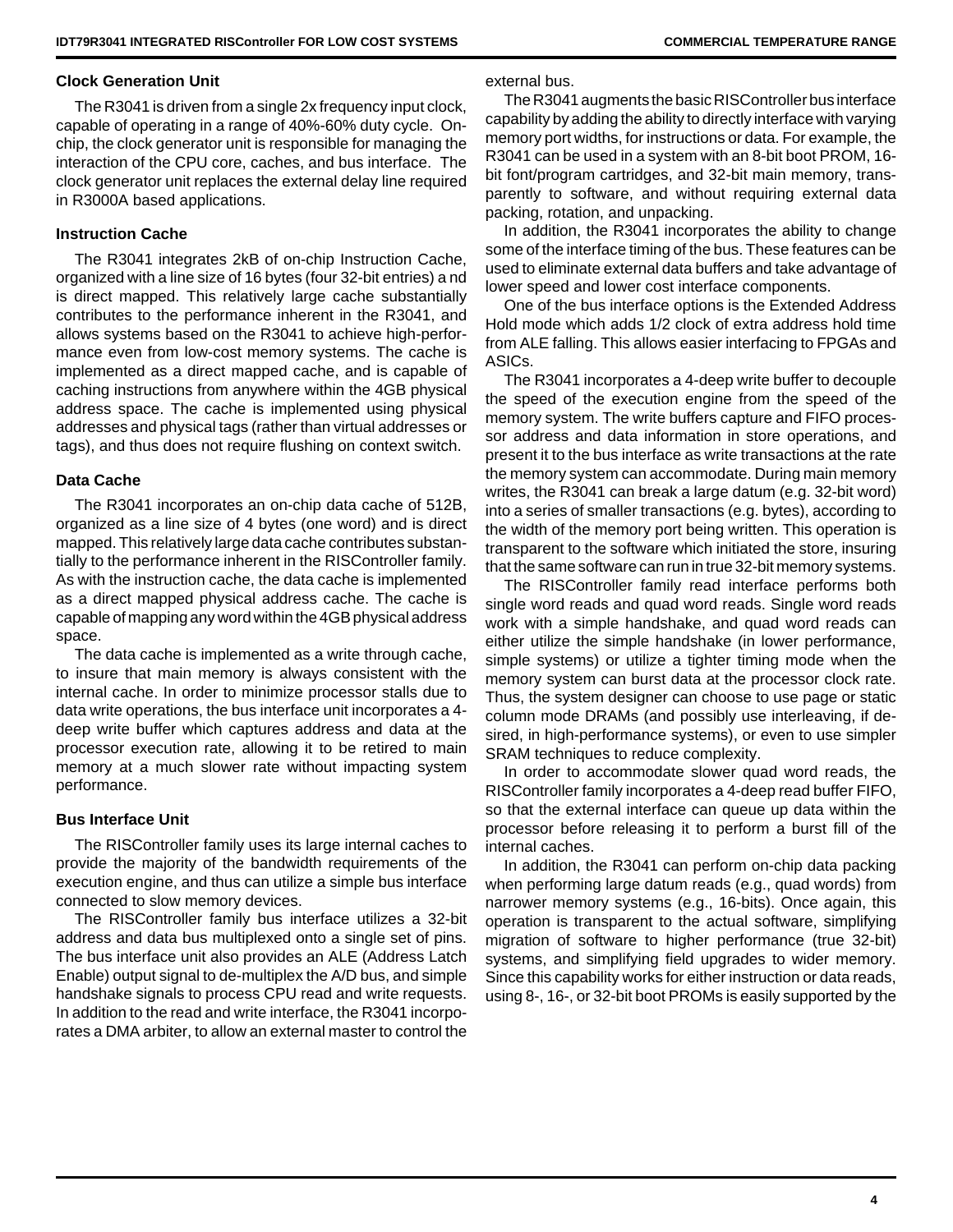R3041.

# **SYSTEM USAGE**

The IDT RISController family is specifically designed to easily connect to low-cost memory systems. Typical low-cost memory systems use inexpensive EPROMs, DRAMs, and application specific peripherals.

Figure 4 shows some of the flexibility inherent in the R3041. In this example system, which is typical of a laser printer, a 32 bit PROM interface is used due to the size of the PDL interpreter. An embedded system can optionally use an 8-bit boot PROM instead. A 16-bit font/program cartridge interface is provided for add-in cards. A 16-bit DRAM interface is used for a low-cost page frame buffer. In this system example, a field or manufacturing upgrade to a 32-bit page frame buffer is supported by the boot software and DRAM controller. Embedded systems may optionally substitute SRAMs for the DRAMs. Finally various 8/16/32-bit I/O ports such as RS-232/ 422, SCSI, and LAN as well as the laser printer engine interface are supported. Such a system features a very low entry price, with a range of field upgrade options including the ability to upgrade to a more powerful member of the RISController family.



**Figure 4. Typical R3041-Based Application**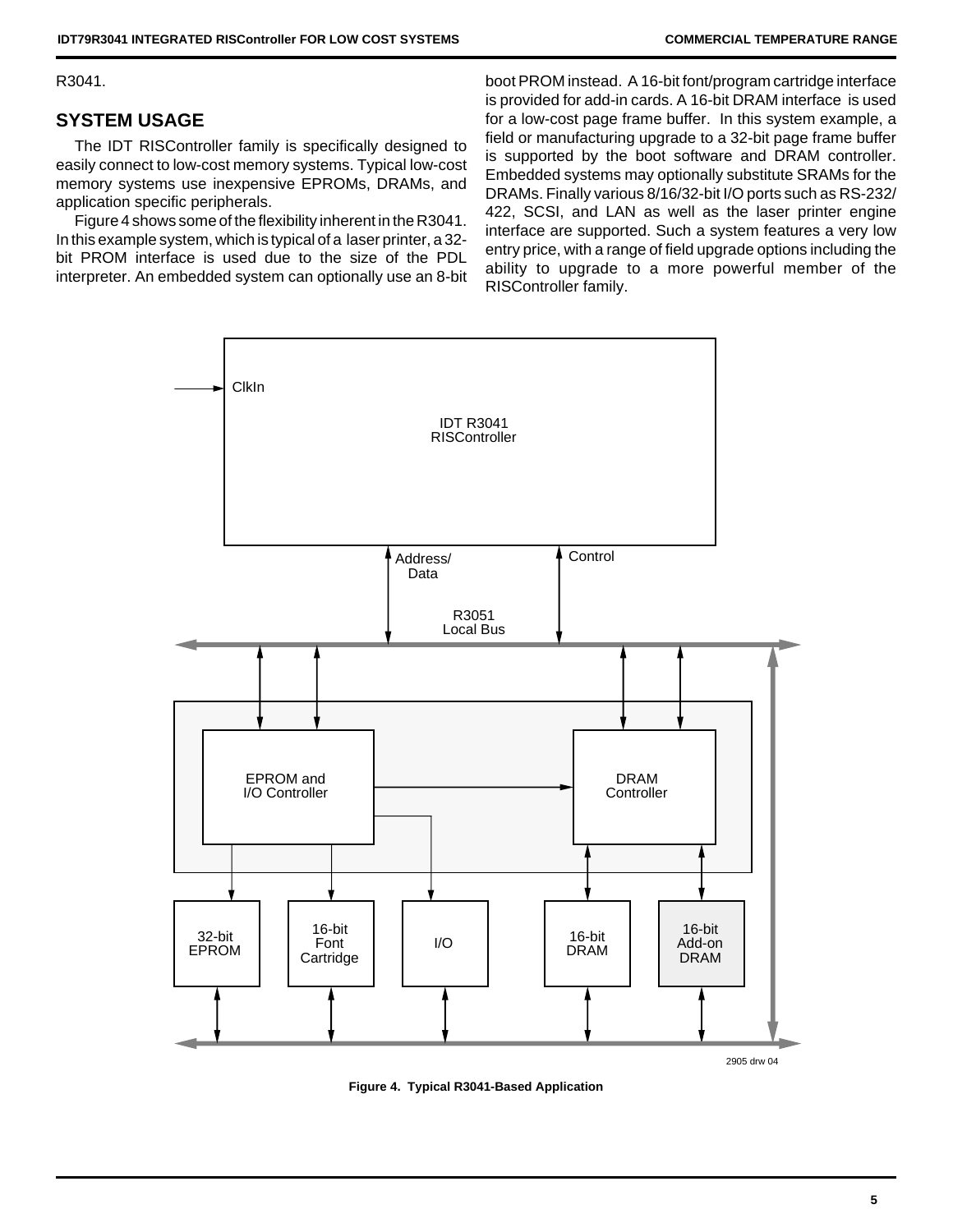# **DEVELOPMENT SUPPORT**

The IDT RISController family is supported by a rich set of development tools, ranging from system simulation tools through PROM monitor and debug support, applications software and utility libraries, logic analysis tools, and sub-system modules.

Figure 5 is an overview of the system development process typically used when developing R3041 applications. The RISController family is supported in all phases of project development. These tools allow timely, parallel development of hardware and software for RISController family based applications, and include tools such as:

• Optimizing compilers from MIPS Technology, the acknowl-

edged leader in optimizing compiler technology.

- Cross development tools, available in a variety of development environments.
- The high-performance IDT floating point emulation library software.
- The IDT Evaluation Board, which includes RAM, EPROM, I/O, and the IDT PROM Monitor.
- IDT Laser Printer System boards, which directly drive a lowcost print engine, and runs Adobe PostScript™ Page Description Language
- Adobe PostScript Page Description Language running on the IDT RISController family.
- The IDT/sim™ PROM Monitor, which implements a full PROM monitor (diagnostics, remote debug support, peek/



2905 drw 05

**Figure 5. R3041 Development Environment**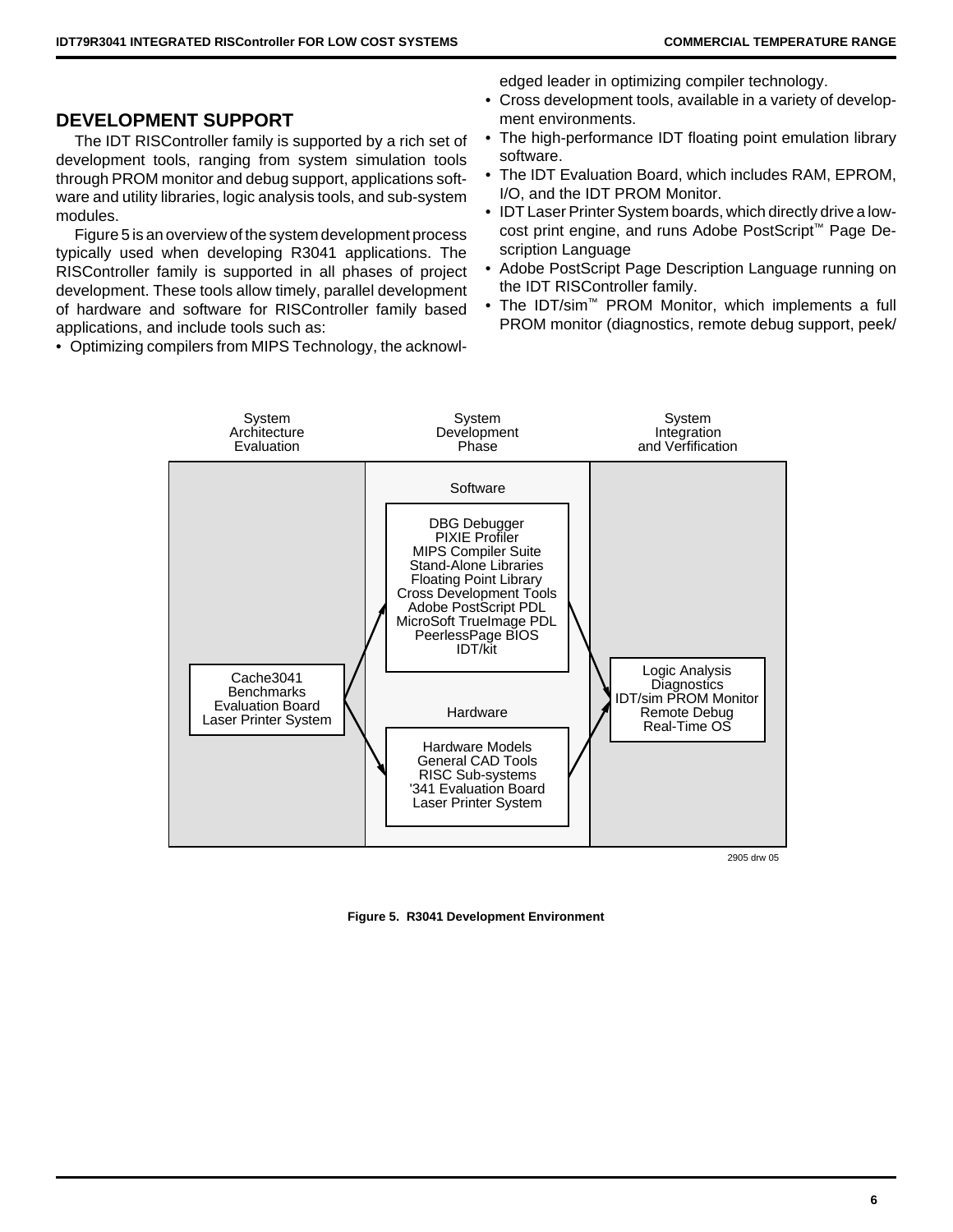poke, etc.).

• IDT/kit™ (Kernel Integration Toolkit), providing library support and a frame work for the system run time environment.

# **PERFORMANCE OVERVIEW**

The RISController family achieves a very high-level of performance. This performance is based on:

- **An efficient execution engine:** The CPU performs ALU operations and store operations in a single cycle, and has an effective load time of 1.3 cycles, and branch execution rate of 1.5 cycles (based on the ability of the compilers to avoid software interlocks). Thus, the R3041 achieves 20 MIPS performance at 25MHz when operating out of cache.
- **Large on-chip caches:** The RISController family contains caches which are substantially larger than those on the majority of embedded microprocessors. These large caches minimize the number of bus transactions required, and allow the RISController family to achieve actual sustained performance very close to its peak execution rate, even with low-cost memory systems.
- **Autonomous multiply and divide operations:** The RISController family features an on-chip integer multiplier/ divide unit which is separate from the other ALU. This allows the R3041 to perform multiply or divide operations in parallel with other integer operations, using a single multiply or divide instruction rather than using "step" operations.
- **Integrated write buffer:** The R3041 features a four deep write buffer, which captures store target addresses and data at the processor execution rate and retires it to main memory at the slower main memory access rate. Use of onchip write buffers eliminates the need for the processor to stall when performing store operations.
- **Burst read support:** The R3041 enables the system designer to utilize page mode, static column, or nibble mode RAMs when performing read operations to minimize the main memory read penalty and increase the effective cache hit rates.

The performance differences among the various RISController family members depends on the application software and the design of the memory system. Different family members feature different cache sizes, and the R3081 features a hardware floating point accelerator. Since all these devices can be used in a pin and software compatible fashion, the system designer has maximum freedom in trading between performance and cost. The memory simulation tools (e.g. Cache3041) allows the system designers to analyze and understand the performance differences among these devices in their application.

# **SELECTABLE FEATURES**

The RISController family uses two methods to allow the system designer to configure bus interface operation options.

The first set of options are established via the Reset Configuration Mode inputs, sampled during the device reset. After reset, the Reset Mode inputs become regular input or output signals.

The second set of configuration options are contained in the System Control Co-Processor registers. These Co-processor registers configuration options are typically initialized with the boot PROM and can also be changed dynamically by the kernel software.

Selectable features include:

- **Big Endian vs. Little Endian operation**: The part can be configured to operate with either byte ordering convention, and in fact may also be dynamically switched between the two conventions. This facilitates the porting of applications from other processor architectures, and also permits intercommunication between various types of processors and databases.
- **Data Cache Refill of one or four words**: The memory system must be capable of performing 4 word transfers to satisfy instruction cache misses and 1 word transfers to satisfy uncached references. The data cache refill size option allows the system designers to choose between one and four word refill on data cache misses, depending on the performance each option brings to their application.
- **Bus Turn Around speed**: The R3041 allows the kernel to increase the amount of time between bus transactions when changes in direction of the A/D bus occur (e.g., at the end of reads followed by writes). This allows transceivers and buffers to be eliminated from the system.
- **Extended Address Hold Time**: The R3041 allows the system designer to increase the amount of hold time available for address latching, thus allowing slower speed (low cost) address latches, FPGAs and ASICs to be used.
- **Programmable control signals**: The R3041 allows the system designer to optimally configure various memory control signals to be active on reads only, writes only, or on both reads and writes. This allows the simplification of external logic, thus reducing system cost.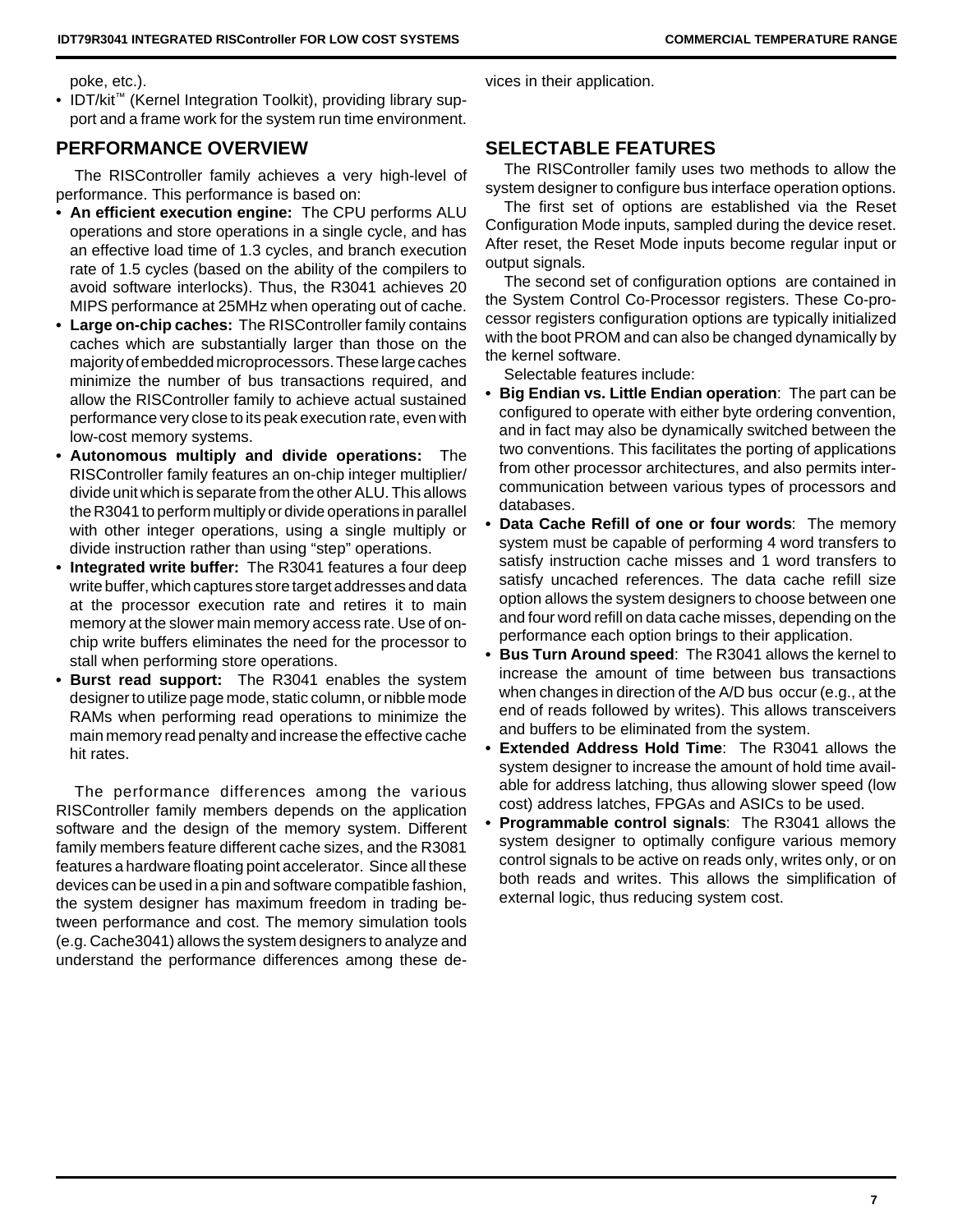**• Programmable memory Port Widths**: The R3041 allows the kernel to partition the physical memory space into various sub-regions, and to individually indicate the port width of these sub-regions. Thus, the bus interface unit can perform data packing and unpacking when communicating with narrow memory sub-regions. For example, these features, can be used to allow the R3041 to interface with narrow 8-bit boot PROMs, or to implement 16-bit only memory systems.

# **THERMAL CONSIDERATIONS**

The RISController family utilizes special packaging techniques to improve the thermal properties of high-speed processors. Thus, all versions of the RISController family are packaged in cavity down packaging.

The lowest cost members of the family use a standard cavity down, injection molded PLCC package (the "J" package). This package is used for all speeds of the R3041 family.

Higher speed and higher performance members of the RISController family utilize more advanced packaging techniques to dissipate power while remaining both low-cost and pin- and socket- compatible with the PLCC package. Thus, these members of the RISController family are available in the MQUAD package (the "MJ" package), which is an all aluminum package with the die attached to a normal copper leadframe mounted to the aluminum casing. The MQUAD package is pin and form compatible with the PLCC package. Thus, designers can choose to utilize this package without changing their PCB.

|             | Airflow (ft/min) |     |     |     |     |      |  |  |  |  |
|-------------|------------------|-----|-----|-----|-----|------|--|--|--|--|
| ØCA         |                  | 200 | 400 | 600 | 800 | 1000 |  |  |  |  |
| "J" Package | 29               | 26  | 21  | 18  | 16  | 15   |  |  |  |  |
| TOFP        | 55               | 40  | 35  | 33  | 31  | 30   |  |  |  |  |

2905 tbl 02

**Table 2. Thermal Resistance (ØCA) at Various Airflows**

The members of the RISController family are guaranteed in a case temperature range of 0°C to +85°C. The type of package, speed (power) of the device, and airflow conditions, affect the equivalent ambient conditions which meet this specification.

The equivalent allowable ambient temperature, TA, can be calculated using the thermal resistance from case to ambient (ØCA) of the given package. The following equation relates ambient and case temperature:

### $TA = TC - P * QCA$

where P is the maximum power consumption at hot temperature, calculated by using the maximum Icc specification for the device.

Typical values for ØCA at various airflows are shown in Table 2 for the PLCC package.

# **NOTES ON SYSTEM DESIGN**

The R3041 has been designed to simplify the task of highspeed system design. Thus, set-up and hold-time requirements have been kept to a minimum, allowing a wide variety of system interface strategies.

To minimize these AC parameters, the R3041 employs feedback from its SysClk output to the internal bus interface unit. This allows the R3041 to reference input signals to the reference clock seen by the external system. The SysClk output is designed to provide relatively large AC drive to minimize skew due to slow rise or fall times. A typical part will have less than 2ns rise or fall (10% to 90% signal times) when driving the test load.

Therefore, the system designer should use care when designing for direct SysClk use. Total loading (due to devices connected on the signal net and the routing of the net itself) should be minimized to ensure the SysClk output has a smooth and rapid transition. Long rise and/or fall times may cause a degradation in the speed capability of an individual device.

Similarly, the R3041 employs feedback on its ALE output to ensure adequate address hold time to ALE. The system designer should be careful when designing the ALE net to minimize total loading and to minimize skew between ALE and the A/D bus, which will ensure adequate address access latch time.

IDT's field and factory applications groups can provide the system designer with assistance for these and other design issues.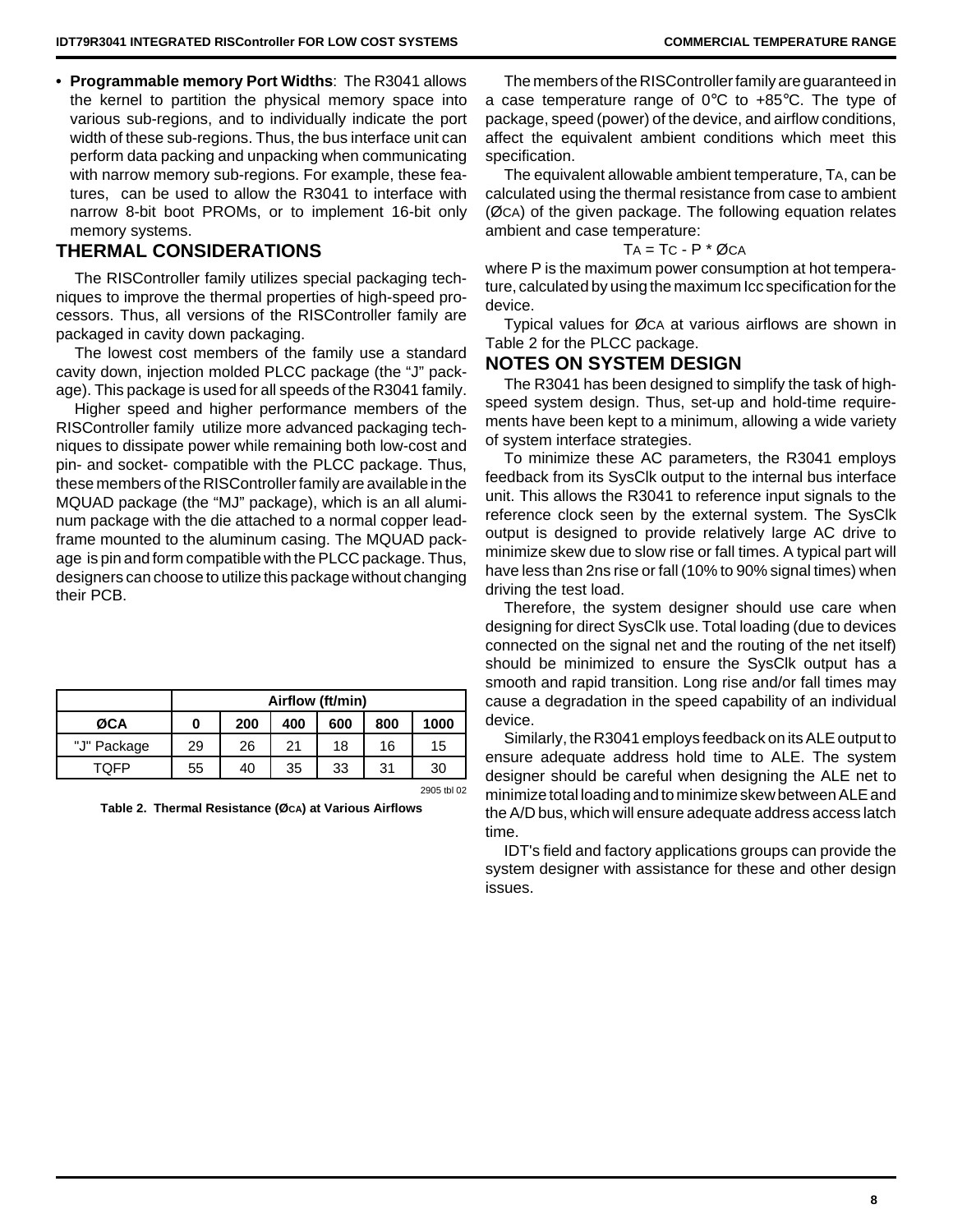# **PIN CONFIGURATIONS**



**Top View**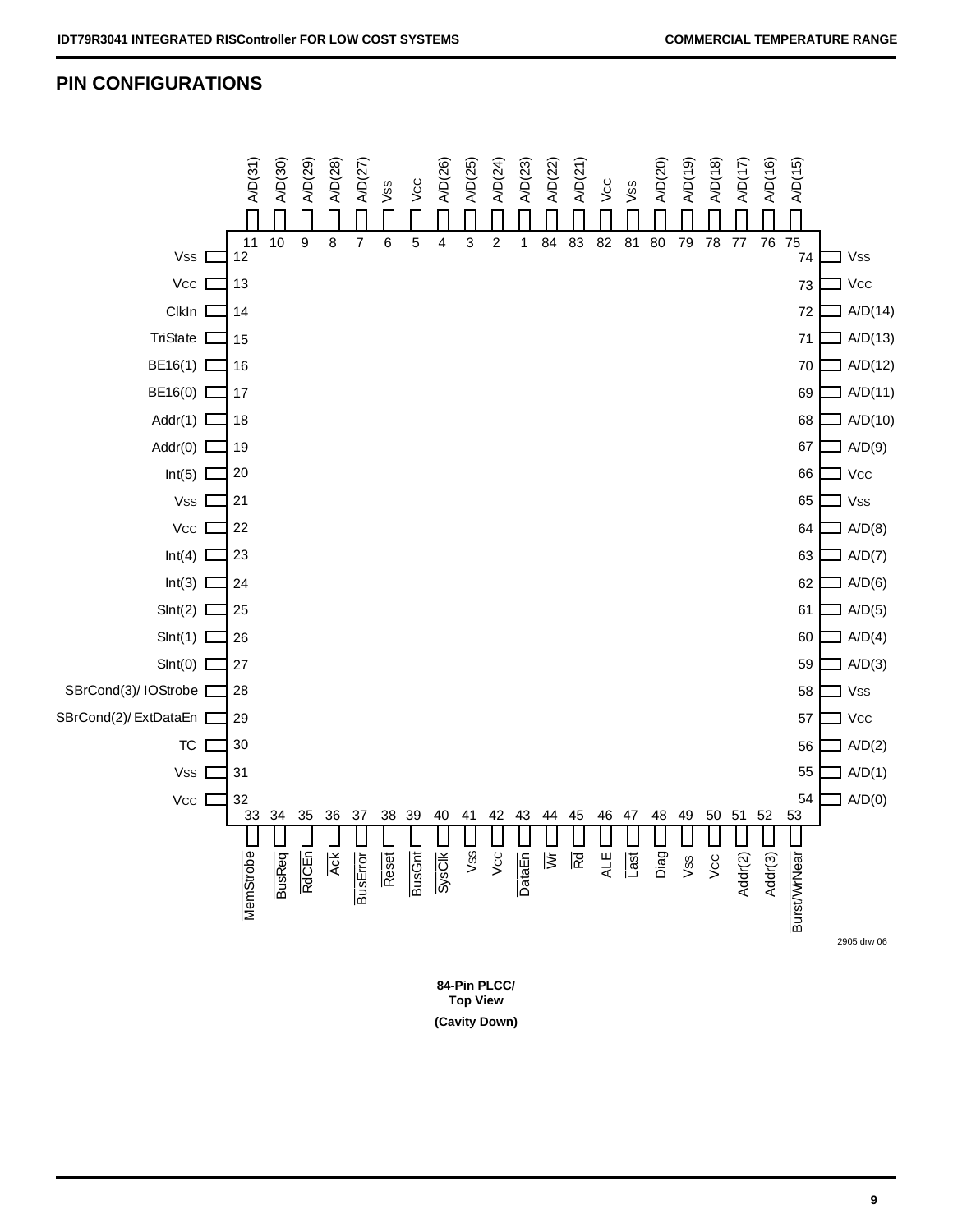# **PIN CONFIGURATIONS**

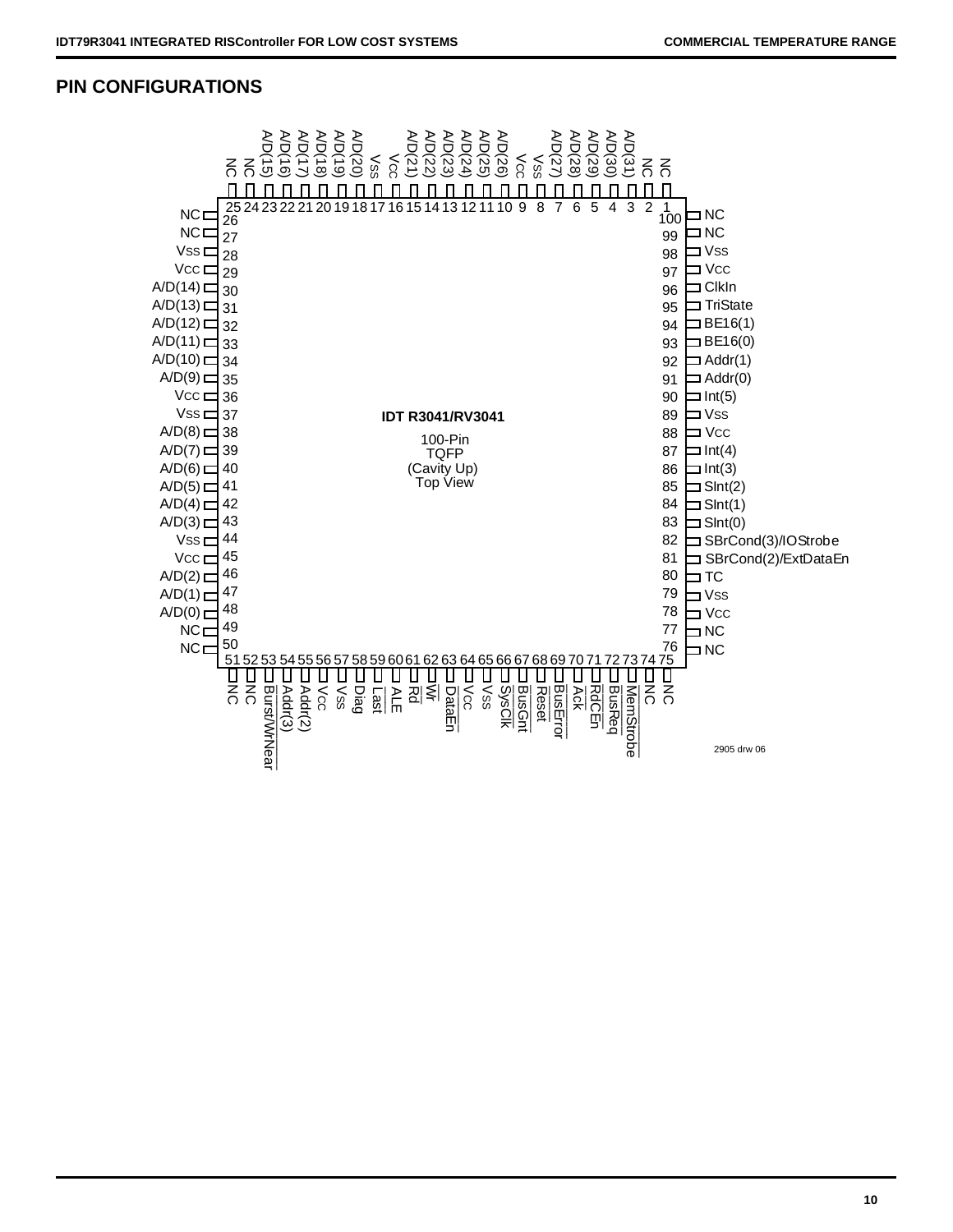# **PIN DESCRIPTION**

| <b>PIN NAME</b> | I/O     |                                                                                               | <b>DESCRIPTION</b>                                                                                                                                                                                                                                                                                                                                                                                                                                                                                                                                                                                                                                              |  |  |  |  |  |  |
|-----------------|---------|-----------------------------------------------------------------------------------------------|-----------------------------------------------------------------------------------------------------------------------------------------------------------------------------------------------------------------------------------------------------------------------------------------------------------------------------------------------------------------------------------------------------------------------------------------------------------------------------------------------------------------------------------------------------------------------------------------------------------------------------------------------------------------|--|--|--|--|--|--|
| A/D(31:0)       | I/O     | the rest of the transfer.                                                                     | Address/Data: A 32-bit time multiplexed bus which indicates the desired address for a bus transaction<br>in one phase, and which is used to transmit data between the CPU and external memory resources during                                                                                                                                                                                                                                                                                                                                                                                                                                                  |  |  |  |  |  |  |
|                 |         | information consists of:                                                                      | Bus transactions on this bus are logically separated into two phases: during the first phase, information<br>about the transfer is presented to the memory system to be captured using the ALE output. This                                                                                                                                                                                                                                                                                                                                                                                                                                                     |  |  |  |  |  |  |
|                 |         | Address(31:4):                                                                                | The high-order address for the transfer is presented on A/D(31:4).                                                                                                                                                                                                                                                                                                                                                                                                                                                                                                                                                                                              |  |  |  |  |  |  |
|                 |         | $\overline{BE(3:0)}$ :                                                                        | These strobes indicate which bytes of the 32-bit bus will be involved in<br>the transfer, and are presented on $A/D(3:0)$ . $\overline{BE(3)}$ indicates that<br>$A/D(31:24)$ will be used, and $\overline{BE(0)}$ corresponds to $A/D(7:0)$ . These<br>strobes are only valid for accesses to 32-bit wide memory ports. Note<br>that $\overline{BE(3:0)}$ can be held in-active during reads by setting the appropriate<br>bit of CP0; thus when latched, these signals can be directly used as Write<br>Enable strobes.                                                                                                                                       |  |  |  |  |  |  |
|                 |         |                                                                                               | During the second phase, these signals are the data bus for the transaction.                                                                                                                                                                                                                                                                                                                                                                                                                                                                                                                                                                                    |  |  |  |  |  |  |
|                 |         | Data(31:0):                                                                                   | During write cycles, the bus contains the data to be stored and is driven<br>from the internal write buffer.<br>On read cycles, the bus receives the data from the external resource, in<br>either a single data transaction or in a burst of four words, and places it<br>into the on-chip read buffer.                                                                                                                                                                                                                                                                                                                                                        |  |  |  |  |  |  |
|                 |         |                                                                                               | The byte lanes used during the transfer are a function of the datum size,<br>the memory port width, and the system byte-ordering.                                                                                                                                                                                                                                                                                                                                                                                                                                                                                                                               |  |  |  |  |  |  |
| Addr(3:0)       | $\circ$ | incrementing according to the width of the memory port.                                       | Low Address (3:0) A 4-bit bus which indicates which word/halfword/byte is currently expected by the<br>processor. For 32-bit port widths, only Addr(3:2) is valid during the transfer; for 16-bit port widths, only<br>Addr(3:1) are valid; for 8-bit port widths, all of Addr(3:0) are valid. These address lines always contain<br>the address of the current datum to be transferred. In writes and single datum reads, the addresses initially<br>output the specific target address, and will increment if the size of the datum is wider than the target<br>memory port. For quad word reads, these outputs function as a counter starting at '0000', and |  |  |  |  |  |  |
|                 | (1)     | BootProm8, ReservedHigh, and ExtAddrHold options.                                             | During Reset, the Addr(3:0) pins act as Reset Configuration Mode bit inputs for the BootProm16,                                                                                                                                                                                                                                                                                                                                                                                                                                                                                                                                                                 |  |  |  |  |  |  |
|                 |         | R3081.                                                                                        | The R3041 Addr(1:0) output pins are designated as the unconnected Rsvd(1:0) pins in the R3051 and                                                                                                                                                                                                                                                                                                                                                                                                                                                                                                                                                               |  |  |  |  |  |  |
| Diag            | O       |                                                                                               | Diagnostic Pin. This output indicates whether the current bus read transaction is due to an on-<br>chip cache miss and whether the read is an instruction or data. It is time multiplexed as described below:                                                                                                                                                                                                                                                                                                                                                                                                                                                   |  |  |  |  |  |  |
|                 |         | Cached/Uncached:                                                                              | During the phase in which the A/D bus presents address information, this<br>pin is an active high output which indicates whether or not the current<br>read is a result of a cache miss. The value of this pin at this time other<br>than in read cycles is undefined.                                                                                                                                                                                                                                                                                                                                                                                          |  |  |  |  |  |  |
|                 |         | $\overline{ID}$ :                                                                             | A high at this time indicates an instruction reference, and a low indicates<br>a data reference. The value of this pin at this time other than in read<br>cycles is undefined.                                                                                                                                                                                                                                                                                                                                                                                                                                                                                  |  |  |  |  |  |  |
|                 |         |                                                                                               | The R3041 Diag output pin is designated as the Diag(1) output pin in the R3051 and R3081.                                                                                                                                                                                                                                                                                                                                                                                                                                                                                                                                                                       |  |  |  |  |  |  |
| <b>ALE</b>      | O       | by using transparent latches.                                                                 | Address Latch Enable: Used to indicate that the A/D bus contains valid address information for<br>the bus transaction. This signal is used by external logic to capture the address for the transfer, typically                                                                                                                                                                                                                                                                                                                                                                                                                                                 |  |  |  |  |  |  |
| <b>DataEn</b>   | O       | system onto this bus without having a bus conflict occur. During write cycles, or when no bus | Data Enable: This signal indicates that the A/D bus is no longer being driven by the processor<br>during read cycles, and thus the external memory system may enable the drivers of the memory<br>trans-                                                                                                                                                                                                                                                                                                                                                                                                                                                        |  |  |  |  |  |  |
|                 |         | action is occurring, this signal is negated, thus disabling the external memory drivers.      |                                                                                                                                                                                                                                                                                                                                                                                                                                                                                                                                                                                                                                                                 |  |  |  |  |  |  |
| <b>NOTE:</b>    |         |                                                                                               | 2905 tbl 03                                                                                                                                                                                                                                                                                                                                                                                                                                                                                                                                                                                                                                                     |  |  |  |  |  |  |

1. Reset Configuration Mode bit input when Reset is asserted, normal signal function when Reset is de-asserted.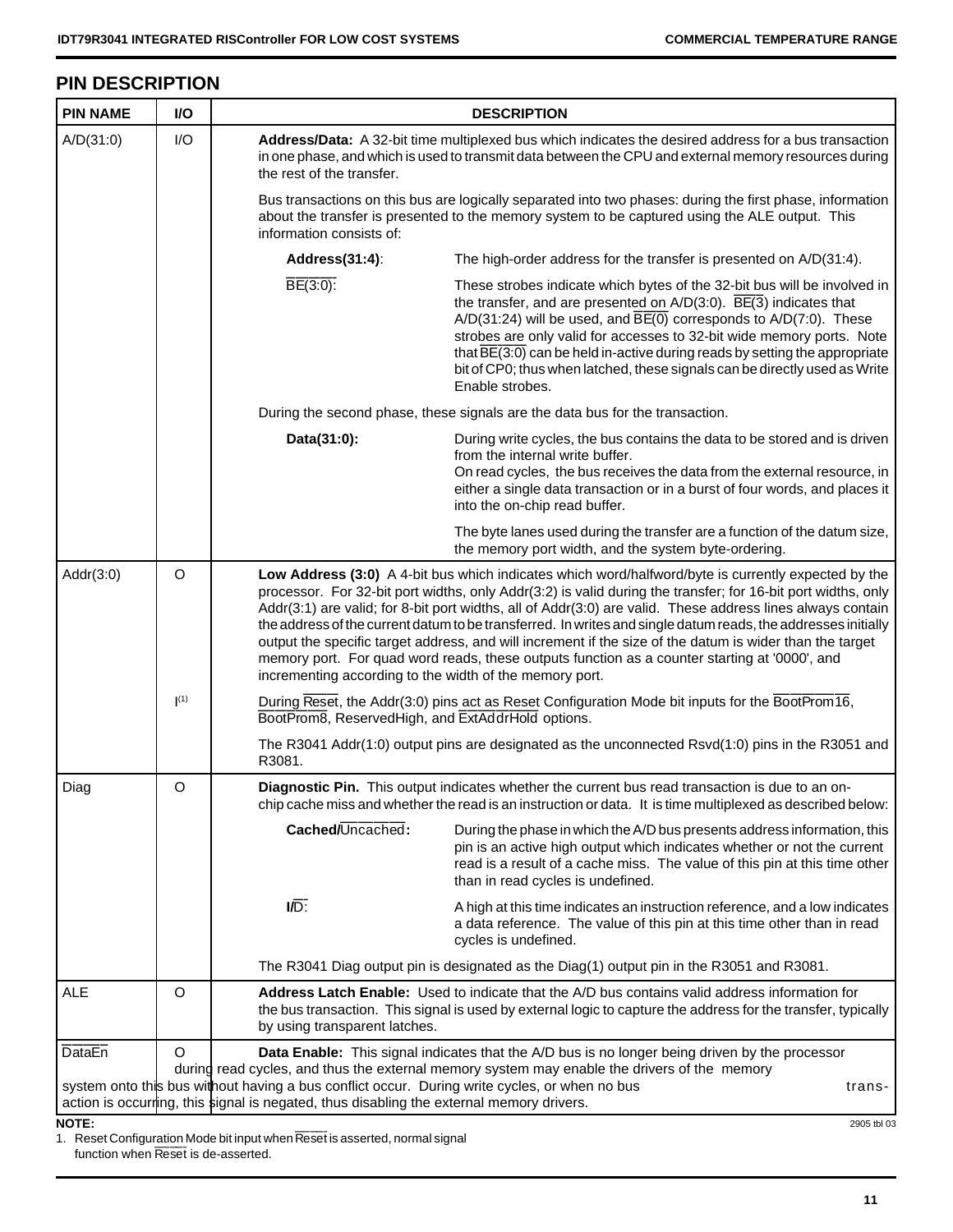# **PIN DESCRIPTION (Continued):**

| <b>PIN NAME</b>                 | I/O     | <b>DESCRIPTION</b>                                                                                                                                                                                                                                                                                                                                                                                                                                                                                                             |
|---------------------------------|---------|--------------------------------------------------------------------------------------------------------------------------------------------------------------------------------------------------------------------------------------------------------------------------------------------------------------------------------------------------------------------------------------------------------------------------------------------------------------------------------------------------------------------------------|
| Burst/<br>WrNear                | $\circ$ | Burst Transfer/Write Near: On read transactions, the Burst signal indicates that the current bus read<br>is requesting a block of four contiguous words from memory. This signal is asserted only in read cycles<br>due to cache misses; it is asserted for all I-Cache miss read cycles, and for D-Cache miss read cycles<br>if the 4-word data block refill option is selected in the CP0 Cache Config Register.                                                                                                             |
|                                 |         | On write transactions, the WrNear output tells the external memory system that the bus interface unit<br>is performing back-to-back write transactions to an address within the same 256 byte page as the prior<br>write transaction. This signal is useful in memory systems which employ page mode or static column<br>DRAMs, and allows nearby writes to be retired quickly.                                                                                                                                                |
| Rd                              | O       | Read: An output which indicates that the current bus transaction is a read.                                                                                                                                                                                                                                                                                                                                                                                                                                                    |
| $\overline{\mathsf{Wr}}$        | $\circ$ | Write: An output which indicates that the current bus transaction is a write.                                                                                                                                                                                                                                                                                                                                                                                                                                                  |
| <b>Ack</b>                      | I       | Acknowledge: An input which indicates to the device that the memory system has sufficiently<br>processed the bus transaction. On write transactions, this signal indicates that the CPU may either<br>progress to the next data item (for mini-burst writes of wide datums to narrow memories), or terminate<br>the write cycle. On read transactions, this signal indicates that the memory system has sufficiently<br>processed the read, and that the processor core may begin processing the data from this read transfer. |
| <b>RdCEn</b>                    | ı       | Read Buffer Clock Enable: An input which indicates to the device that the memory system has<br>placed valid data on the A/D bus, and that the processor may move the data into the on-chip Read<br>Buffer.                                                                                                                                                                                                                                                                                                                     |
| <b>SysClk</b>                   | $\circ$ | System Reference Clock: An output from the CPU which reflects the timing of the internal<br>processor "System" clock. This clock is used to control state transitions in the read buffer, write buffer,<br>memory controller, and bus interface unit.                                                                                                                                                                                                                                                                          |
| <b>BusReq</b>                   | ı       | DMA Arbiter Bus Request: An input to the device which requests that the CPU tri-state its bus<br>interface signals so that they may be driven by an external master. The negation of this input relinquishes<br>mastership back to the CPU.                                                                                                                                                                                                                                                                                    |
| <b>BusGnt</b>                   | $\circ$ | DMA Arbiter Bus Grant. An output from the CPU used to acknowledge that a BusReq has been<br>detected, and that the bus is relinquished to the external master.                                                                                                                                                                                                                                                                                                                                                                 |
|                                 |         | The R3041 adds an additional DMA protocol, under the control of CP0. If the DMA Protocol is enabled,<br>the R3041 can request that the external master relinquish bus mastership back to the processor by<br>negating the BusGnt output early, and waiting for the BusReq input to be negated.                                                                                                                                                                                                                                 |
| SBrCond(3)/<br><b>IOStrobe</b>  | 1/O     | Branch Condition Port/IO Strobe: The use of this signal depends on the setting of various bits of the<br>CP0 Bus Control register. If BrCond mode is selected, this input is logically connected to CpCond(3),<br>and can be used by the branch on co-processor condition instructions as an input port. The SBrCond(3)<br>input has special internal logic to synchronize the input, and thus may be driven by asynchronous<br>agents.                                                                                        |
|                                 |         | If this pin is selected to function as <i>IOStrobe</i> , it may be asserted as an output on reads, writes, or both,<br>as programmed into CP0. This strobe asserts in the second clock cycle of a transfer, and thus can be<br>used to strobe various control signals on the bus interface.                                                                                                                                                                                                                                    |
| SBrCond(2)/<br><b>ExtDataEn</b> | I/O     | Branch Condition Port/Extended Data Enable: The use of this signal depends on the settings in the<br>CP0 Bus Control register. If BrCond mode is selected, this input is logically connected to CpCond(2),<br>and can be used by the branch on co-processor condition instructions as an input port. The SBrCond(2)<br>input has special internal logic to synchronize the input, and thus may be driven by asynchronous<br>agents.                                                                                            |
|                                 |         | If this pin is selected to function as Extended Data Enable, it may be asserted as an output on reads,<br>writes, or both, as programmed into CP0. This strobe can be used as an extended data enable strobe,<br>in that it is held asserted for one-half clock cycle after the negation of $\overline{Rd}$ or $\overline{Wr}$ . This signal may typically<br>be used as a write enable control line for transceivers, as a write line for I/O, or as an address mux select<br>for DRAMs.                                      |
| MemStrobe                       | O       | Memory Strobe: This active low output pulses low for each data read or written, as configured in the<br>CP0 Bus Control register. Thus, it can be used as a read strobe, write strobe, or both, for SRAM type<br>memories or for I/O devices.                                                                                                                                                                                                                                                                                  |
|                                 |         | The R3041 MemStrobe output pin is designated as the BrCond(0) input pin in the R3051 and R3081.                                                                                                                                                                                                                                                                                                                                                                                                                                |

2905 tbl 04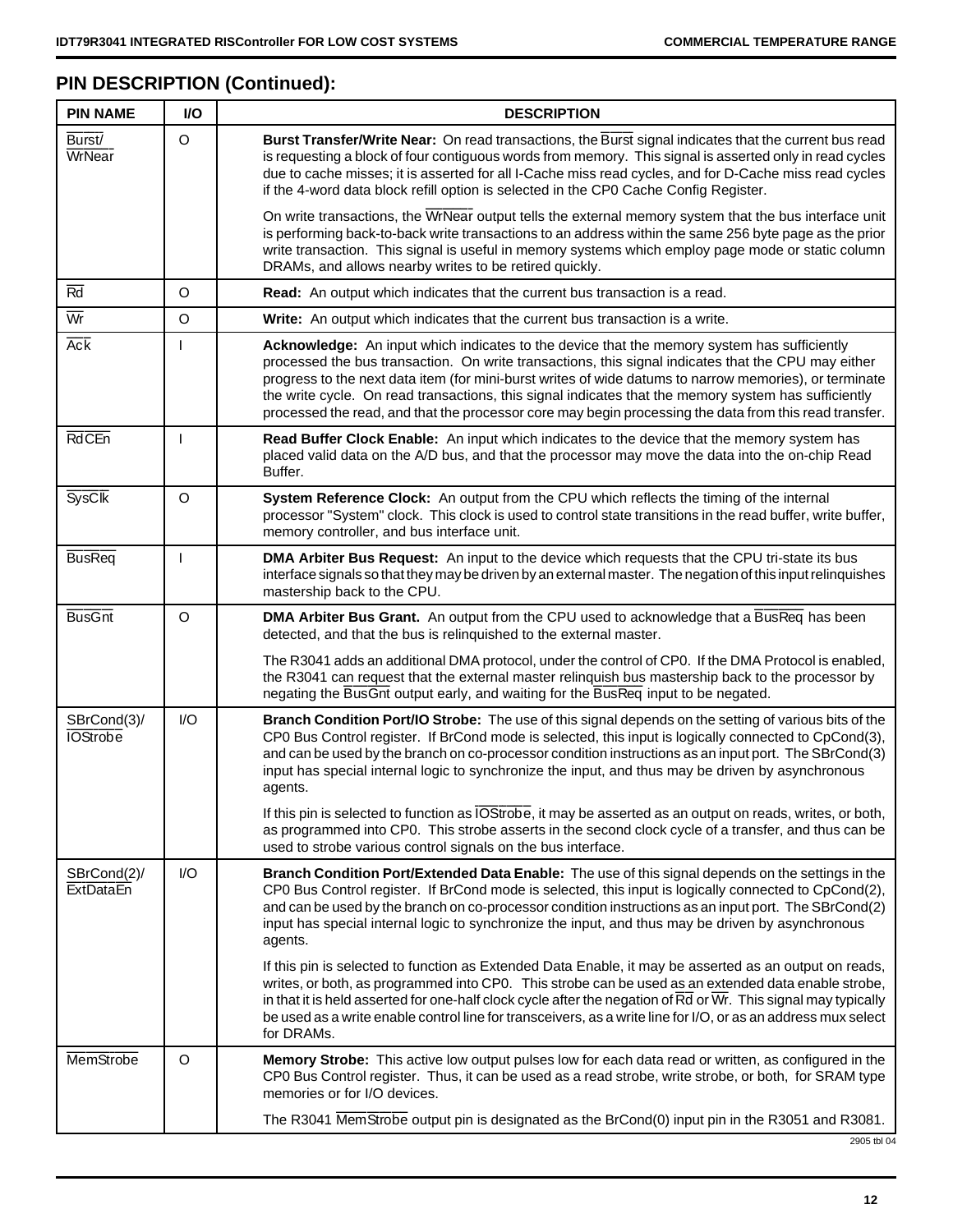# **PIN DESCRIPTION (Continued):**

 $\mathbf{r}$ 

| <b>PIN NAME</b>                           | <b>I/O</b> | <b>DESCRIPTION</b>                                                                                                                                                                                                                                                                                                                                                                                                                                                                                  |
|-------------------------------------------|------------|-----------------------------------------------------------------------------------------------------------------------------------------------------------------------------------------------------------------------------------------------------------------------------------------------------------------------------------------------------------------------------------------------------------------------------------------------------------------------------------------------------|
| $\overline{BE16(1:0)}$                    | O          | Byte Enable Strobes for 16-bit Memory Port: These active low outputs are the byte lane strobes for<br>accesses to 16-bit wide memory ports; they are not necessarily valid for 8- or 32-bit wide ports. If $\overline{BE16(1)}$<br>is asserted, then the most significant byte (either D(31:24) or D(15:8), depending on system endianness)<br>is going to be used in this transfer. If $\overline{BE16(0)}$ is asserted, the least significant byte (D(23:16) or D(7:0))<br>will be used.          |
|                                           |            | BE16(1:0) can be held inactive (masked) during read transfers, according to the programming of the CP0<br>Bus Control register.                                                                                                                                                                                                                                                                                                                                                                     |
|                                           | (1)        | During Reset, the BE16(1:0) act as Reset Configuration Mode bit inputs for two ReservedHigh options.                                                                                                                                                                                                                                                                                                                                                                                                |
|                                           |            | The $\overline{BE16(1:0)}$ output pins are designated as the unconnected Rsvd(3:2) pins in the R3051 and R3081.                                                                                                                                                                                                                                                                                                                                                                                     |
| Last                                      | O          | Last Datum in Mini-Burst: This active low output indicates that this is the last datum transfer in a given<br>transaction. It is asserted after the next to last RdCEn (reads) or Ack (writes), and is negated when Rd<br>or $\overline{Wr}$ is negated.                                                                                                                                                                                                                                            |
|                                           |            | The Last output pin is designated in the R3051 and R3081 as the Diag(0) output pin.                                                                                                                                                                                                                                                                                                                                                                                                                 |
| <b>TC</b>                                 | $\circ$    | Terminal Count: This is an active low output from the processor which indicates that the on-chip timer<br>has reached its terminal count. It will remain low for either 1.5 clock cycles, or until software resets the<br>timer, depending on the mode selected in the CP0 Bus Control register. Thus, the on-chip timer can<br>function either as a free running timer for system functions such as DRAM refresh, or can operate as a<br>software controlled time-slice timer, or real-time clock. |
|                                           |            | The $\overline{TC}$ output pin is designated in the R3051 as the BrCond(1) input pin, and in the R3081 as the Run<br>pin output.                                                                                                                                                                                                                                                                                                                                                                    |
| <b>BusError</b>                           |            | Bus Error: Input to the bus interface unit to terminate a bus transaction due to an external bus error.<br>This signal is only sampled during read and write operations. If the bus transaction is a read operation,<br>then the CPU will take a bus error exception.                                                                                                                                                                                                                               |
| Int(5:3)<br>$\overline{\text{SInt}(2:0)}$ |            | <b>Processor Interrupt:</b> During normal operation, these signals are logically the same as the $\overline{\text{Int}}(5.0)$<br>signals of the R3000A. During processor reset, these signals perform mode initialization of the CPU, but<br>in a different (simpler) fashion than the interrupt signals on the original R3000A.                                                                                                                                                                    |
|                                           | (1)        | During Reset, Int(3) and SInt(0) act as Reset Configuration Mode bit inputs for the<br>AddrDisplayAndForceCacheMiss and BigEndian options.                                                                                                                                                                                                                                                                                                                                                          |
|                                           |            | There are two types of interrupt inputs: the SInt inputs are internally synchronized by the processor,<br>and may be driven by an asynchronous external agent. The direct interrupt inputs are not internally<br>synchronized, and thus must be externally synchronized to the CPU. The direct interrupt inputs have<br>one cycle lower latency than the synchronized interrupts.                                                                                                                   |
| ClkIn                                     |            | Master Clock Input: This is a double frequency input used to control the timing of the CPU.                                                                                                                                                                                                                                                                                                                                                                                                         |
| Reset                                     |            | Master Processor Reset: This signal initializes the CPU. Reset initialization mode selection is<br>performed during the last cycle of Reset.                                                                                                                                                                                                                                                                                                                                                        |
| <b>TriState</b>                           |            | Tri-State: This input to the R3041 requests that the R3041 tri-state all of its outputs. In addition to those<br>outputs tri-stated during DMA, tri-state will cause SysClk, TC, and BusGnt to tri-state. This signal is<br>intended for use during board testing and emulation during debug and board manufacture.                                                                                                                                                                                 |
|                                           |            | The TriState input pin is designated as the unconnected Rsvd(4)pin in the R3051 and R3081.                                                                                                                                                                                                                                                                                                                                                                                                          |
| Vcc                                       |            | <b>Power:</b> These inputs must be supplied with the rated supply voltage (VCC). All Vcc inputs must be<br>connected to insure proper operation.                                                                                                                                                                                                                                                                                                                                                    |
| Vss                                       |            | Ground: These inputs must be connected to ground (GND). All Vss inputs must be connected to insure<br>proper operation.                                                                                                                                                                                                                                                                                                                                                                             |
| <b>NOTE:</b>                              |            | 2905 tbl 05                                                                                                                                                                                                                                                                                                                                                                                                                                                                                         |

1. Reset Configuration Mode bit input when Reset is asserted, normal signal function when Reset is de-asserted.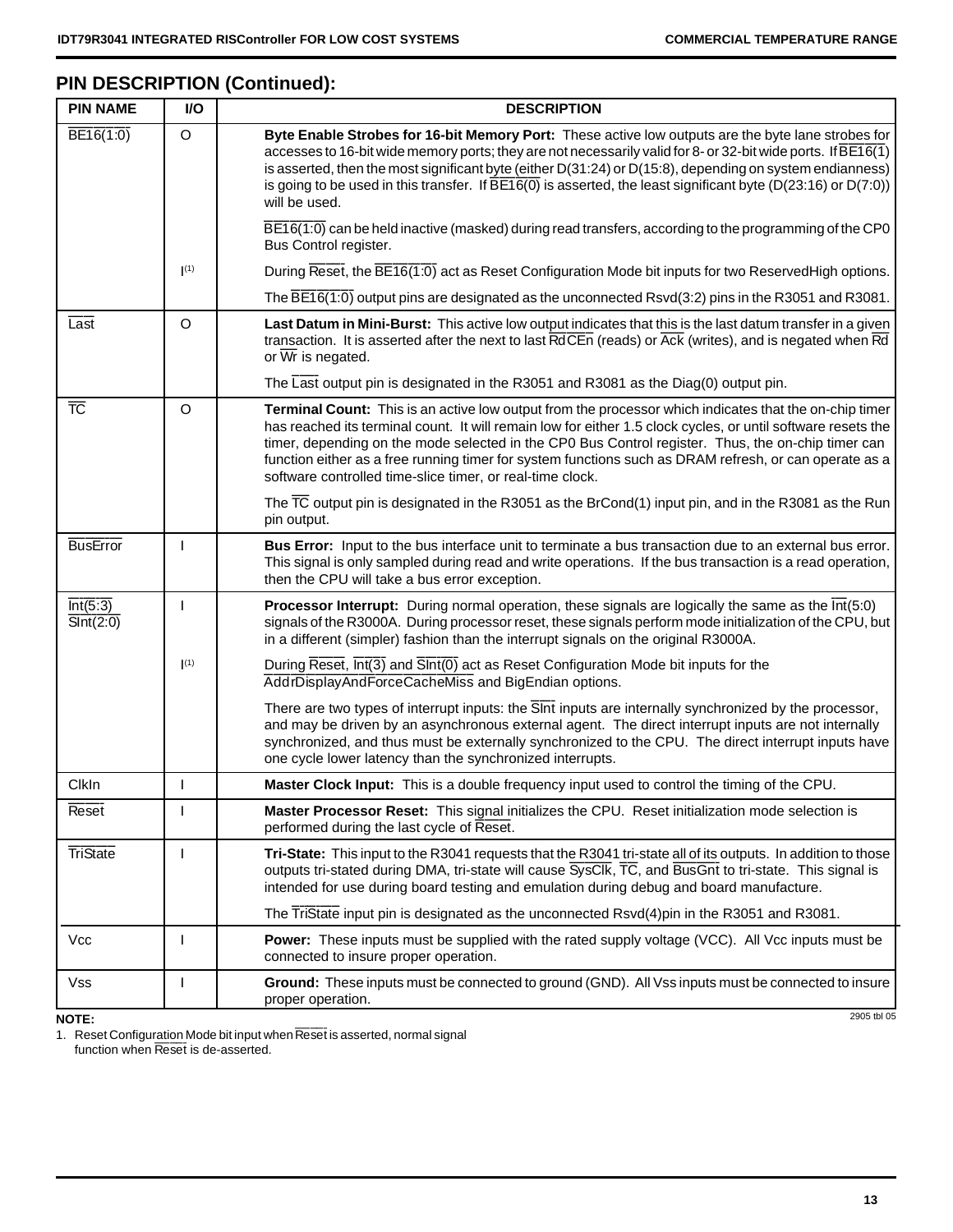# **ABSOLUTE MAXIMUM RATINGS(1, 3) R3041**

| Symbol       | Rating                                  | <b>Commercial</b> | Unit        |
|--------------|-----------------------------------------|-------------------|-------------|
| <b>VTERM</b> | Terminal Voltage with<br>Respect to GND | $-0.5$ to $+7.0$  |             |
| Тc           | <b>Operating Case Temperature</b>       | 0 to $+85$        | °C          |
| Tbias        | <b>Temperature Under Bias</b>           | $-55$ to $+125$   | $^{\circ}C$ |
| <b>TSTG</b>  | Storage Temperature                     | $-55$ to $+125$   | °C          |
| Vin          | Input Voltage                           | $-0.5$ to $+7.0$  |             |

**NOTES:** 2905 tbl 06 1. Stresses greater than those listed under ABSOLUTE MAXIMUM RATINGS may cause permanent damage to the device. This is a stress rating only and functional operation of the device at these or any other conditions above those indicated in the operational sections of this specification is not implied. Exposure to absolute maximum rating conditions for extended periods may affect reliability.

2. VIN minimum  $= -3.0V$  for pulse width less than 15ns. VIN should not exceed Vcc +0.5 Volts.

3. Not more than one output should be shorted at a time. Duration of the short should not exceed 30 seconds.

**RECOMMENDED OPERATING**

| Grade      | Temperature                                 | <b>GND</b> | Vcc.        |
|------------|---------------------------------------------|------------|-------------|
| Commercial | $0^{\circ}$ C to +85 $^{\circ}$ C<br>(Case) | 0V         | $5.0 + 5\%$ |
|            |                                             |            |             |

**TEMPERATURE AND SUPPLY VOLTAGE**

2905 tbl 07

┑

# **OUTPUT LOADING FOR AC TESTING**



| Signal      | Cld         |
|-------------|-------------|
| All Signals | 25pF        |
|             | 2905 tbl 09 |

# **AC TEST CONDITIONS R3041**

| Symbol | <b>Parameter</b>   | Min. | Max. | Unit        |
|--------|--------------------|------|------|-------------|
| Vıн    | Input HIGH Voltage | 3.0  |      |             |
| Vil    | Input LOW Voltage  |      |      |             |
| VIHS   | Input HIGH Voltage | 3.5  |      |             |
| Vils   | Input LOW Voltage  |      |      |             |
|        |                    |      |      | 2905 tbl 08 |

# **DC ELECTRICAL CHARACTERISTICS R3041 —** (Tc = 0°C to +85°C, Vcc = +5.0V ±5%)

|             |                                     |                                 |        | 16.67MHz                 |        | 20MHz |        | 25MHz         |        |                 | 33MHz |  |  |
|-------------|-------------------------------------|---------------------------------|--------|--------------------------|--------|-------|--------|---------------|--------|-----------------|-------|--|--|
| Symbol      | <b>Parameter</b>                    | <b>Test Conditions</b>          | Min.   | Max.                     | Min.   | Max.  | Min.   | Max.          | Min.   | Max.            | Unit  |  |  |
| VOH         | Output HIGH Voltage                 | $Vcc = Min.,$ IOH = $-4mA$      | 3.5    | —                        | 3.5    |       | 3.5    |               | 3.5    |                 | V     |  |  |
| <b>VOL</b>  | Output LOW Voltage                  | $Vcc = Min., IoL = 4mA$         |        | 0.4                      |        | 0.4   |        | 0.4           |        | 0.4             | V     |  |  |
| Vін         | Input HIGH Voltage <sup>(3)</sup>   |                                 | 2.0    | —                        | 2.0    |       | 2.0    |               | 2.0    |                 | V     |  |  |
| Vil         | Input LOW Voltage <sup>(1)</sup>    |                                 |        | 0.8                      |        | 0.8   |        | 0.8           |        | 0.8             | V     |  |  |
| <b>VIHS</b> | Input HIGH Voltage <sup>(2,3)</sup> |                                 | 3.0    | $\overline{\phantom{m}}$ | 3.0    | —     | 3.0    | —             | 3.0    |                 | V     |  |  |
| <b>VILS</b> | Input LOW Voltage <sup>(1,2)</sup>  |                                 |        | 0.4                      |        | 0.4   |        | $0.4^{\circ}$ |        | 0.4             | V     |  |  |
| <b>CIN</b>  | Input Capacitance <sup>(4)</sup>    |                                 |        | 10                       |        | 10    |        | 10            |        | 10              | pF    |  |  |
| COUT        | Output Capacitance <sup>(4)</sup>   |                                 |        | 10                       |        | 10    |        | 10            |        | 10 <sup>°</sup> | pF    |  |  |
| Icc         | <b>Operating Current</b>            | $Vcc = 5V$ , Tc = $25^{\circ}C$ |        | 225                      |        | 250   |        | 300           |        | 370             | mA    |  |  |
| IІн         | Input HIGH Leakage                  | $VIH = VCC$                     |        | 100                      |        | 100   |        | 100           |        | 100             | μA    |  |  |
| IIL         | Input LOW Leakage                   | $VIL = GND$                     | $-100$ | $\overline{\phantom{m}}$ | $-100$ |       | $-100$ | —             | $-100$ |                 | μA    |  |  |
| loz         | Output Tri-state Leakage            | $VOH = 2.4V$ , $VOL = 0.5V$     | $-100$ | 100                      | $-100$ | 100   | $-100$ | 100           | $-100$ | 100             | μA    |  |  |

### **NOTES:** 2905 tbl 10

1. VIL Min. = -3.0V for pulse width less than 15ns. VIL should not fall below -0.5 volts for larger periods.

2. VIHS and VILS apply to CIkIn and Reset.

3. VIH should not be held above  $\text{Vcc} + 0.5$  volts.

4. Guaranteed by design.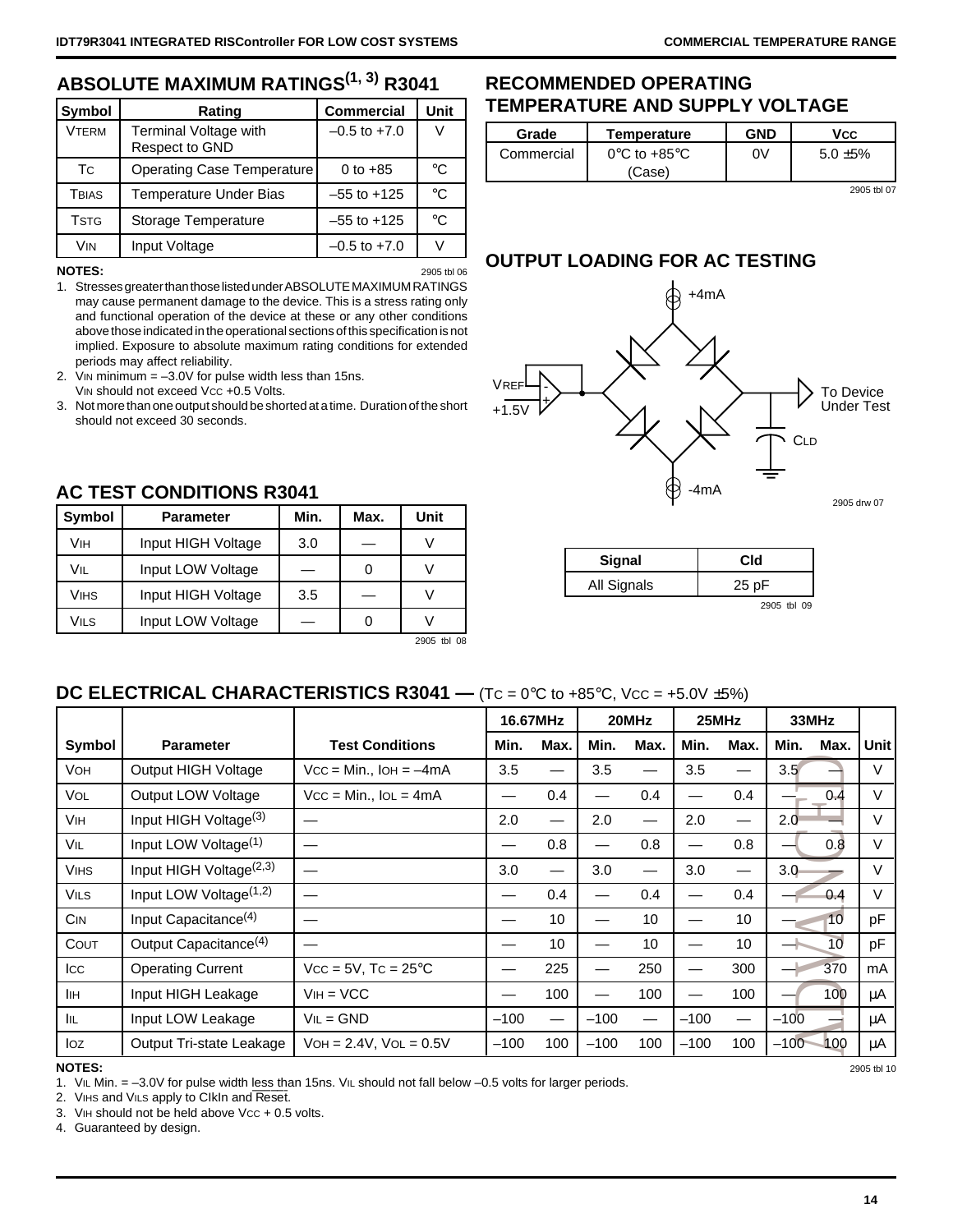# **AC ELECTRICAL CHARACTERISTICS R3041**  $(1, 2, 3)$ **—**  $(TC = 0°C$  **to +85°C, Vcc = +5.0V ±5%)**

|                  |                                                      |                                                           |                          | 16.67MHz                 |                          | 20MHz                                                                                                                                                                                                                                                                                                                                                                  |                          |                                | 25MHz<br>33MHz           |                |      |
|------------------|------------------------------------------------------|-----------------------------------------------------------|--------------------------|--------------------------|--------------------------|------------------------------------------------------------------------------------------------------------------------------------------------------------------------------------------------------------------------------------------------------------------------------------------------------------------------------------------------------------------------|--------------------------|--------------------------------|--------------------------|----------------|------|
| Symbol           | <b>Signals</b>                                       | <b>Description</b>                                        | Min.                     | Max.                     | Min.                     | Max.                                                                                                                                                                                                                                                                                                                                                                   | Min.                     | Max.                           | Min.                     | Max.           | Unit |
| t1               | BusReq, Ack, BusError, RdCEn                         | Set-up to SysClk rising                                   | 11                       |                          | 8                        | $\overline{\phantom{0}}$                                                                                                                                                                                                                                                                                                                                               | 5.5                      | —                              | 5.5                      |                | ns   |
| t1a              | A/D                                                  | Set-up to SysClk falling                                  | 12                       |                          | 9                        |                                                                                                                                                                                                                                                                                                                                                                        | $\overline{7}$           |                                | 7 <sup>1</sup>           |                | ns   |
| t2               | BusReq, Ack, BusError, RdCEn                         | Hold from SysClk rising                                   | 4                        |                          | 3                        |                                                                                                                                                                                                                                                                                                                                                                        | 2.5                      |                                | 2.5                      |                | ns   |
| t <sub>2</sub> a | A/D                                                  | Hold from SysClk falling                                  | $\overline{2}$           | $\overline{\phantom{0}}$ | $\mathbf{2}$             |                                                                                                                                                                                                                                                                                                                                                                        | $\mathbf{1}$             | $\overline{\phantom{0}}$       | $\mathbf{1}$             |                | ns   |
| t3               | A/D, Addr, Diag, ALE, Wr<br>Burst/WrNear, Rd, DataEn | Tri-state from SysClk rising<br>(after driven condition)  |                          | $\overline{13}$          |                          | 10                                                                                                                                                                                                                                                                                                                                                                     | $\overline{\phantom{0}}$ | 10                             | <b>College</b>           | 10             | ns   |
| t4               | A/D, Addr, Diag, ALE, Wr<br>Burst/WrNear, Rd, DataEn | Driven from SysClk falling<br>(after tri-state condition) |                          | 13                       |                          | 10                                                                                                                                                                                                                                                                                                                                                                     |                          | 10                             |                          | 10             | ns   |
| t5               | <b>BusGnt</b>                                        | Asserted from SysClk rising                               | —                        | 10                       | $\overline{\phantom{0}}$ | 8                                                                                                                                                                                                                                                                                                                                                                      |                          | $\overline{7}$                 |                          | $\overline{7}$ | ns   |
| t <sub>6</sub>   | <b>BusGnt</b>                                        | Negated from SysClk falling                               | —                        | 10                       | $\overline{\phantom{0}}$ | 8                                                                                                                                                                                                                                                                                                                                                                      | ▃                        | $\overline{7}$                 |                          | 7              | ns   |
| t7               | Wr, Rd, Burst/WrNear, TC                             | Valid from SysClk rising                                  | —                        | 8                        | $\overline{\phantom{0}}$ | 6                                                                                                                                                                                                                                                                                                                                                                      | $\overline{\phantom{0}}$ | 5                              |                          | 5              | ns   |
| t7a              | A/D                                                  | Valid from SysClk rising                                  | —                        | 12                       | $\overline{\phantom{0}}$ | 9                                                                                                                                                                                                                                                                                                                                                                      |                          | 8                              |                          | 8              | ns   |
| t7b              | Last                                                 | Valid from SysClk rising                                  | -                        | 12                       | $\overline{\phantom{0}}$ | 9                                                                                                                                                                                                                                                                                                                                                                      | $\overline{\phantom{0}}$ | 8                              |                          | 8              | ns   |
| t8               | <b>ALE</b>                                           | Asserted from SysClk rising                               | —                        | 5                        |                          | 4                                                                                                                                                                                                                                                                                                                                                                      |                          | $\overline{4}$                 |                          | $\overline{4}$ | ns   |
| t9               | <b>ALE</b>                                           | Negated from SysClk falling                               | —                        | 5                        | $\overline{\phantom{0}}$ | 4                                                                                                                                                                                                                                                                                                                                                                      |                          | $\overline{4}$                 | $\overline{\phantom{a}}$ | 4              | ns   |
| t10              | A/D                                                  | Hold from ALE negated                                     | $\overline{c}$           |                          | 2                        |                                                                                                                                                                                                                                                                                                                                                                        | $\overline{2}$           |                                | 1.5                      |                | ns   |
| t11              | <b>DataEn</b>                                        | Asserted from SysClk                                      | $\overline{\phantom{0}}$ | 19                       |                          | 15                                                                                                                                                                                                                                                                                                                                                                     |                          | 15                             |                          | 15             | ns   |
| t12              | <b>DataEn</b>                                        | Asserted from A/D tri-state <sup>(4)</sup>                | 0                        |                          | 0                        |                                                                                                                                                                                                                                                                                                                                                                        | 0                        |                                | 0                        |                | ns   |
| t14              | A/D                                                  | Driven from SysClk rising <sup>(4)</sup>                  | 0                        |                          | 0                        |                                                                                                                                                                                                                                                                                                                                                                        | 0                        |                                | $\overline{0}$           |                | ns   |
| t15              | Wr, Rd, DataEn, Burst/WrNear,<br>Last, TC            | Negated from SysClk falling                               | $\overline{\phantom{0}}$ | 9                        |                          | $\overline{7}$                                                                                                                                                                                                                                                                                                                                                         |                          | 6                              | ⊥                        | 6              | ns   |
| t16              | Addr(3:0), BE 16(1:0)                                | Valid from SysClk                                         | —                        | 11                       | $\overline{\phantom{0}}$ | 8                                                                                                                                                                                                                                                                                                                                                                      | $\equiv$                 | $\overline{7}$                 | —                        | $\overline{7}$ | ns   |
| t17              | Diag                                                 | Valid from SysClk                                         | —                        | 15                       |                          | 12                                                                                                                                                                                                                                                                                                                                                                     | $\equiv$                 | 11                             | ∸                        | 11             | ns   |
| t18              | A/D                                                  | Tri-state from SysClk                                     | —                        | 13                       |                          | 10                                                                                                                                                                                                                                                                                                                                                                     |                          | 10                             |                          | 10             | ns   |
| t19              | A/D                                                  | SysClk to data out                                        | —                        | 16                       | —                        | 13                                                                                                                                                                                                                                                                                                                                                                     |                          | 12                             | $\overline{\phantom{a}}$ | 12             | ns   |
| t20              | ClkIn                                                | Pulse Width High                                          | 12                       | $\overline{\phantom{0}}$ | 10                       |                                                                                                                                                                                                                                                                                                                                                                        | 8                        |                                | 6.5                      |                | ns   |
| t21              | ClkIn                                                | Pulse Width Low                                           | 12                       |                          | 10                       |                                                                                                                                                                                                                                                                                                                                                                        | 8                        |                                | 6.5                      |                | ns   |
| t22              | ClkIn                                                | <b>Clock Period</b>                                       | 30                       | 250                      | 25                       | 250                                                                                                                                                                                                                                                                                                                                                                    | 20                       | 250                            | 15                       | 250            | ns   |
| t23              | Reset                                                | Pulse Width from Vcc valid                                | 200                      | $\overline{\phantom{0}}$ | 200                      |                                                                                                                                                                                                                                                                                                                                                                        | 200                      |                                | 200                      |                | μs   |
| t24              | Reset                                                | Minimum Pulse Width                                       | 32                       |                          | 32                       |                                                                                                                                                                                                                                                                                                                                                                        | 32                       |                                | 32                       |                | sys  |
| t25              | <b>Reset</b>                                         | Set-up to SysClk falling                                  | 8                        | $\equiv$                 | 6                        |                                                                                                                                                                                                                                                                                                                                                                        | 5                        |                                | 5                        |                | ns   |
| t26              | $\overline{\mathsf{Int}}$                            | Mode set-up to Reset rising                               | 8                        | $\overline{\phantom{0}}$ | 6                        | —                                                                                                                                                                                                                                                                                                                                                                      | 5                        | $\overline{\phantom{0}}$       | 5 <sup>1</sup>           | ╄              | ns   |
| t27              | $\overline{\text{Int}}$                              | Mode hold from Reset rising                               | 2.5                      | —                        | 2.5                      |                                                                                                                                                                                                                                                                                                                                                                        | 2.5                      | $\overline{\phantom{0}}$       | 2.5                      |                | ns   |
| t28              | Sint, SBrCond                                        | Set-up to SysClk falling                                  | 8                        |                          | 6                        |                                                                                                                                                                                                                                                                                                                                                                        | 5                        |                                | $5\overline{)}$          |                | ns   |
| t29              | SInt, SBrCond                                        | Hold from SysClk falling                                  | 4                        | $\overline{\phantom{0}}$ | 3                        | $\overline{\phantom{0}}$                                                                                                                                                                                                                                                                                                                                               | 3                        | $\qquad \qquad \longleftarrow$ | $\overline{3}$           |                | ns   |
| t30              | Int, BrCond                                          | Set-up to SysClk falling                                  | 8                        |                          | 6                        | $\overline{\phantom{0}}$                                                                                                                                                                                                                                                                                                                                               | 5                        |                                | 5                        |                | ns   |
| t31              | Int, BrCond                                          | Hold from SysClk falling                                  | 4                        | $\overline{\phantom{0}}$ | 3                        | $\overline{\phantom{0}}$                                                                                                                                                                                                                                                                                                                                               | 3                        | $\overline{\phantom{0}}$       | 3                        |                | ns   |
| tsys             | <b>SysClk</b>                                        | Pulse Width                                               | $2*122$                  | $2*122$                  | $2*122$                  | $2*122$                                                                                                                                                                                                                                                                                                                                                                | $2*122$                  | $2*122$                        | $2*122$                  | $2*122$        | ns   |
| t32              | <b>SysClk</b>                                        | Clock High Time                                           | t22 - 2                  |                          |                          | $t22 + 2 \mid t22 - 2 \mid t22 + 2 \mid t22 - 2 \mid t22 + 2 \mid t22 - 2 \mid t22 + 2 \mid t22 + 2 \mid t22 + 2 \mid t22 + 2 \mid t22 + 2 \mid t22 + 2 \mid t22 + 2 \mid t22 + 2 \mid t22 + 2 \mid t22 + 2 \mid t22 + 2 \mid t22 + 2 \mid t22 + 2 \mid t22 + 2 \mid t22 + 2 \mid t22 + 2 \mid t22 + 2 \mid t22 + 2 \mid t22 + 2 \mid t22 + 2 \mid t22 + 2 \mid t22 +$ |                          |                                |                          |                | ns   |
| t33              | <b>SysClk</b>                                        | Clock Low Time                                            |                          |                          |                          | t22 - 2 t22 + 2 t22 - 2 t22 + 2 t22 - 2 t22 + 2 t22 - 2 t22 + 2                                                                                                                                                                                                                                                                                                        |                          |                                |                          |                | ns   |

2905 tbl 11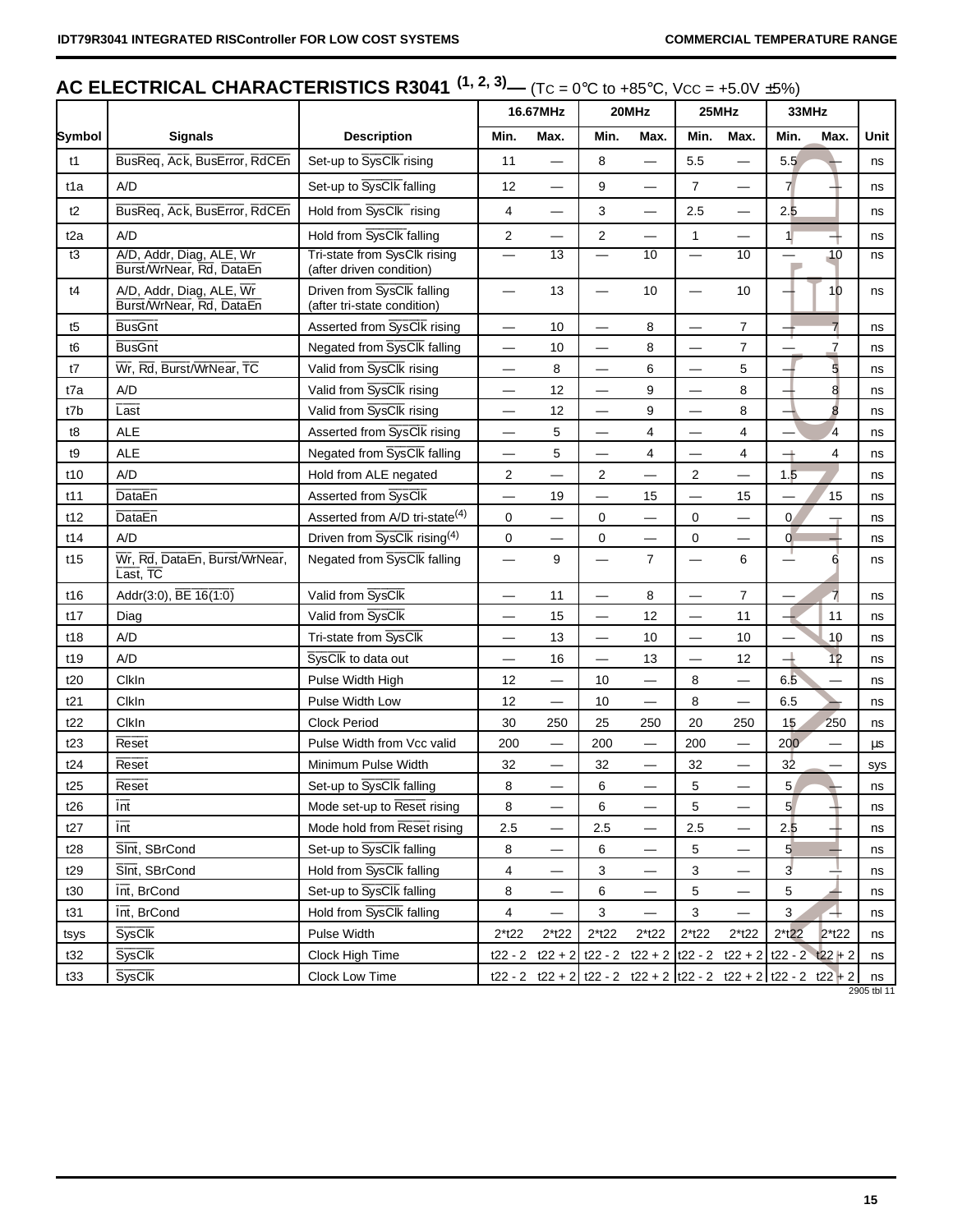# **AC ELECTRICAL CHARACTERISTICS R3041 (CONT.)**

|                 |                   |                                                          |          | 16.67MHz | 20MHz |      | 25MHz |      | 33MHz        |             |
|-----------------|-------------------|----------------------------------------------------------|----------|----------|-------|------|-------|------|--------------|-------------|
| Symbol          | <b>Signals</b>    | <b>Description</b>                                       | Min.     | Max.     | Min.  | Max. | Min.  | Max. | Min.<br>Max. | Unit        |
| t45             | ExtDataEn         | Tri-state from SysClk rising<br>(after driven condition) |          | 13       |       | 10   |       | 10   | 10           | ns          |
| t46             | ExtDataEn         | Driven from SysClk falling<br>(after driven condition)   |          | 13       |       | 10   |       | 10   | 10           | ns          |
| t47             | <b>IOStrobe</b>   | Valid from SysClk falling                                |          | 10       |       | 8    |       | ⇁    |              | ns          |
| t48             | ExtDataEn, DataEn | Asserted from SysClk rising                              |          | 15       |       | 12   |       | 9    | 9            | ns          |
| t49             | <b>ExtDataEn</b>  | Negated from SysClk rising                               |          | 9        |       |      |       | 6    | 6            | ns          |
| t <sub>50</sub> | <b>MemStrobe</b>  | Asserted from SysClk rising                              |          | 19       |       | 15   |       | 15   | 15           | ns          |
| t51             | <b>MemStrobe</b>  | Negated from SysClk falling                              |          | 19       |       | 15   |       | 15   | 15           | ns          |
| t52             | MemStrobe         | Asserted from Addr(3.0) valid $(4)$                      | $\Omega$ |          | 0     |      | 0     |      |              | ns          |
| tderate         | All outputs       | Timing deration for loading<br>over $25pF^{(4, 5)}$      |          | 0.5      |       | 0.5  |       | 0.5  | 0.5          | ns/<br>25pF |
| <b>NOTES:</b>   | 2905 tbl 12       |                                                          |          |          |       |      |       |      |              |             |

1. All timings referenced to 1.5 Volts, with a rise and fall time of less than 2.5ns.

2. All outputs tested with 25pF loading.

3. The AC values listed here reference timing diagrams contained in the R3041 Hardware User's Manual.

4. Guaranteed by design.

5. This parameter is used to derate the AC timings according to the loading of the system. This parameter provides a deration for loads over the specified test condition; that is, the deration factor is applied for each 25pF over the specified test load condition.

6. Timings t34 - t44 are reserved for other RISController family members.

# **ABSOLUTE MAXIMUM RATINGS<sup>(1, 3)</sup> RV3041**

| Symbol        | Rating                                  | <b>Commercial</b> | <b>Unit</b> |
|---------------|-----------------------------------------|-------------------|-------------|
| <b>VTERM</b>  | Terminal Voltage with<br>Respect to GND | $-0.5$ to $+7.0$  |             |
| <b>T</b> C    | <b>Operating Case Temperature</b>       | 0 to $+85$        | °C          |
| Tbias         | Temperature Under Bias                  | $-55$ to $+125$   | °C          |
| Tstg          | Storage Temperature                     | $-55$ to $+125$   | °C          |
| <b>VIN</b>    | Input Voltage                           | $-0.5$ to $+7.0$  |             |
| <b>NOTES:</b> |                                         |                   | 2905 tbl 06 |

- 1. Stresses greater than those listed under ABSOLUTE MAXIMUM RATINGS may cause permanent damage to the device. This is a stress rating only and functional operation of the device at these or any other conditions above those indicated in the operational sections of this specification is not implied. Exposure to absolute maximum rating conditions for extended periods may affect reliability.
- 2. VIN minimum = –3.0V for pulse width less than 15ns. VIN should not exceed Vcc +0.5 Volts.
- 3. Not more than one output should be shorted at a time. Duration of the short
- should not exceed 30 seconds.

| <b>Symbol</b> | <b>Parameter</b>   | Min. | Max. | Unit        |
|---------------|--------------------|------|------|-------------|
| Vıн           | Input HIGH Voltage | 3.0  |      |             |
| Vil           | Input LOW Voltage  |      |      |             |
| <b>VIHS</b>   | Input HIGH Voltage | 3.0  |      |             |
| VILS          | Input LOW Voltage  |      |      |             |
|               |                    |      |      | 2905 tbl 08 |

# **AC TEST CONDITIONS RV3041**

# **RECOMMENDED OPERATING TEMPERATURE AND SUPPLY VOLTAGE**

| Grade      | Temperature                       | <b>GND</b> | Vcc         |
|------------|-----------------------------------|------------|-------------|
| Commercial | $0^{\circ}$ C to +85 $^{\circ}$ C | 0V         | $3.3 + 5\%$ |
| RV3041     | (Case)                            |            |             |
|            |                                   |            | 2905 tbl 07 |

# **OUTPUT LOADING FOR AC TESTING**



| Signal      | Cld            |
|-------------|----------------|
| All Signals | 25 pF          |
|             | 2905 tbl<br>09 |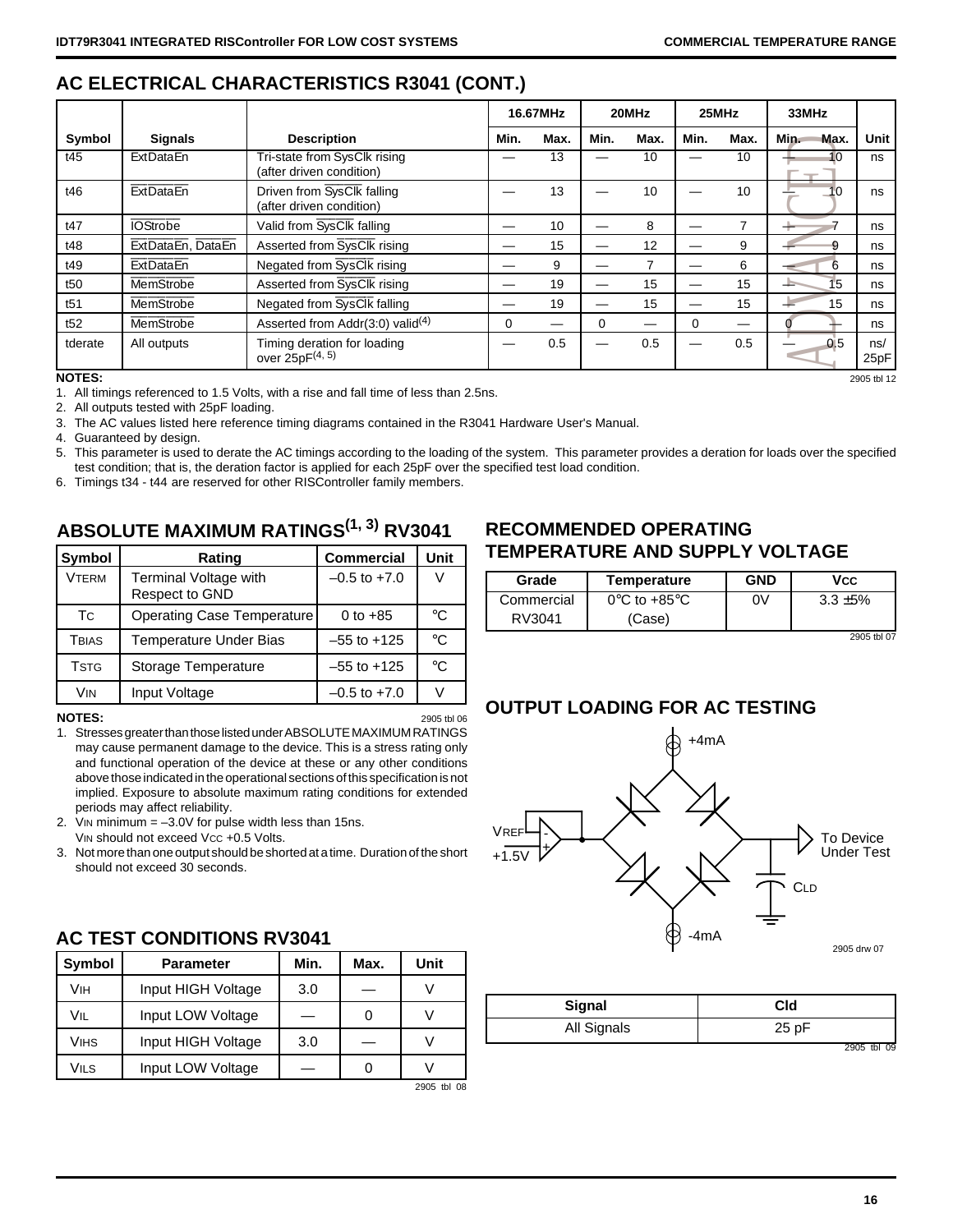# **DC ELECTRICAL CHARACTERISTICS RV3041** —  $(TC = 0^{\circ}C$  to  $+85^{\circ}C$ ,  $VCC = +3.3V \pm 5\%)$

|                       |                                    |                                     |        | 16.67MHz |        | 20MHz             | 25MHz  |      | 33MHz         |        |
|-----------------------|------------------------------------|-------------------------------------|--------|----------|--------|-------------------|--------|------|---------------|--------|
| Symbol                | <b>Parameter</b>                   | <b>Test Conditions</b>              | Min.   | Max.     | Min.   | Max.              | Min.   | Max. | Min.<br>Max.  | Unit   |
| <b>VOH</b>            | Output HIGH Voltage                | $Vcc = Min.,$ IOH = $-4mA$          | 2.4    |          | 2.4    |                   | 2.4    |      | 2.4           |        |
| <b>VOL</b>            | Output LOW Voltage                 | $Vcc = Min., IoL = 4mA$             |        | 0.4      |        | 0.4               |        | 0.4  | 0.4           | V      |
| <b>V<sub>IH</sub></b> | Input HIGH Voltage <sup>(3)</sup>  |                                     | 2.0    |          | 2.0    | $\hspace{0.05cm}$ | 2.0    |      | 2.0           | V      |
| VIL                   | Input LOW Voltage <sup>(1)</sup>   |                                     | –      | 0.8      |        | 0.8               |        | 0.8  | 0.8           | V      |
| <b>VIHS</b>           | Input HIGH Voltage $(2,3)$         |                                     | 2.5    |          | 2.5    |                   | 2.5    |      | 2.5           | $\vee$ |
| <b>VILS</b>           | Input LOW Voltage <sup>(1,2)</sup> |                                     |        | 0.4      |        | 0.4               |        | 0.4  | 0.4           | V      |
| <b>CIN</b>            | Input Capacitance <sup>(4)</sup>   |                                     |        | 10       |        | 10                |        | 10   | 10            | pF     |
| COUT                  | Output Capacitance <sup>(4)</sup>  |                                     |        | 10       | —      | 10                |        | 10   | 10            | pF     |
| <b>ICC</b>            | <b>Operating Current</b>           | $Vcc = 3.3V$ , Tc = 25 $^{\circ}$ C |        | 130      |        | 150               |        | 180  | 225           | mA     |
| IІн                   | Input HIGH Leakage                 | $VIH = VCC$                         |        | 100      |        | 100               |        | 100  | 100           | mA     |
| IIL.                  | Input LOW Leakage                  | $VIL = GND$                         | $-100$ |          | $-100$ |                   | $-100$ |      | $-100$        | mA     |
| loz                   | Output Tri-state Leakage           | $VOH = 2.4V$ , $VOL = 0.5V$         | $-100$ | 100      | $-100$ | 100               | $-100$ | 100  | $-100$<br>100 | mA     |

### **NOTES:** 2905 tbl 10

1. VIL Min. = -3.0V for pulse width less than 15ns. VIL should not fall below -0.5 volts for larger periods.

2. ViHs and ViLs apply to CIkIn and Reset.

3. VIH should not be held above Vcc + 0.5 volts.

4. Guaranteed by design.

# **AC ELECTRICAL CHARACTERISTICS RV3041<sup>(1, 2, 3)</sup>— (Tc = 0°C to +85°C, Vcc = +3.3V ±5%)**

|                  |                                                                   |                                                           | 16.67MHz                      |                 | 20MHz          |                | 25MHz          |                | 33MHz          |      |
|------------------|-------------------------------------------------------------------|-----------------------------------------------------------|-------------------------------|-----------------|----------------|----------------|----------------|----------------|----------------|------|
| Symbol           | <b>Signals</b>                                                    | <b>Description</b>                                        | Min.                          | Max.            | Min.           | Max.           | Min.           | Max.           | Min.<br>Max.   | Unit |
| t1               | BusReq, Ack, BusError,<br><b>RdCEn</b>                            | Set-up to SysClk rising                                   | 11                            |                 | 8              |                | 5.5            |                | 5.5            | ns   |
| t <sub>1</sub> a | A/D                                                               | Set-up to SysClk falling                                  | 12                            |                 | 9              |                | $\overline{7}$ |                | $\overline{7}$ | ns   |
| t2               | BusReq, Ack, BusError,<br><b>RdCEn</b>                            | Hold from SysClk rising                                   | 4                             |                 | 3              |                | 2.5            |                | 2.5            | ns   |
| t2a              | A/D                                                               | Hold from SysClk falling                                  | $\overline{2}$                |                 | $\overline{2}$ |                | 1              |                |                | ns   |
| t3               | A/D, Addr, Diag, ALE, Wr<br>Burst/WrNear, Rd, DataEn              | Tri-state from SysClk rising<br>(after driven condition)  |                               | 13              |                | 10             |                | 10             | 10             | ns   |
| t4               | A/D, Addr, Diag, ALE, $\overline{Wr}$<br>Burst/WrNear, Rd, DataEn | Driven from SysClk falling<br>(after tri-state condition) |                               | 13              |                | 10             |                | 10             | 10             | ns   |
| t5               | <b>BusGnt</b>                                                     | Asserted from SysClk rising                               |                               | 10 <sup>1</sup> |                | 8              |                | 7              | 7              | ns   |
| t <sub>6</sub>   | <b>BusGnt</b>                                                     | Negated from SysClk falling                               | $\overbrace{\phantom{12332}}$ | 10              |                | 8              |                | 7              |                | ns   |
| t7               | Wr, Rd, Burst/WrNear, TC                                          | Valid from SysClk rising                                  |                               | 8               |                | 6              |                | 5              | 5              | ns   |
| t7a              | A/D                                                               | Valid from SysClk rising                                  |                               | 12              |                | 9              |                | 8              | 8              | ns   |
| t7b              | Last                                                              | Valid from SysClk rising                                  | $\overline{\phantom{0}}$      | 12              |                | 9              |                | 8              | 8              | ns   |
| t8               | <b>ALE</b>                                                        | Asserted from SysClk rising                               |                               | 5               |                | 4              |                | 4              | 4              | ns   |
| t9               | <b>ALE</b>                                                        | Negated from SysClk falling                               |                               | 5               |                | $\overline{4}$ |                | 4              | 4              | ns   |
| t10              | A/D                                                               | Hold from ALE negated                                     | $\overline{c}$                |                 | 2              |                | $\overline{2}$ |                | 1.5            | ns   |
| t11              | <b>DataEn</b>                                                     | Asserted from SysClk                                      |                               | 19              |                | 15             |                | 15             | 15             | ns   |
| t12              | <b>DataEn</b>                                                     | Asserted from A/D tri-state <sup>(4)</sup>                | $\Omega$                      |                 | $\Omega$       |                | $\Omega$       |                | $\overline{0}$ | ns   |
| t14              | A/D                                                               | Driven from SysClk rising <sup>(4)</sup>                  | $\mathbf 0$                   |                 | 0              |                | $\mathbf 0$    |                | $\overline{0}$ | ns   |
| t15              | Wr, Rd, DataEn,<br>Burst/WrNear, Last, TC                         | Negated from SysClk falling                               |                               | 9               |                | $\overline{7}$ |                | 6              | 6              | ns   |
| t16              | Addr(3:0), BE 16(1:0)                                             | Valid from SysClk                                         |                               | 11              |                | 8              |                | $\overline{7}$ | 7              | ns   |
| t17              | Diag                                                              | Valid from SysClk                                         |                               | 15              |                | 12             |                | 11             | 11             | ns   |

2905 tbl 11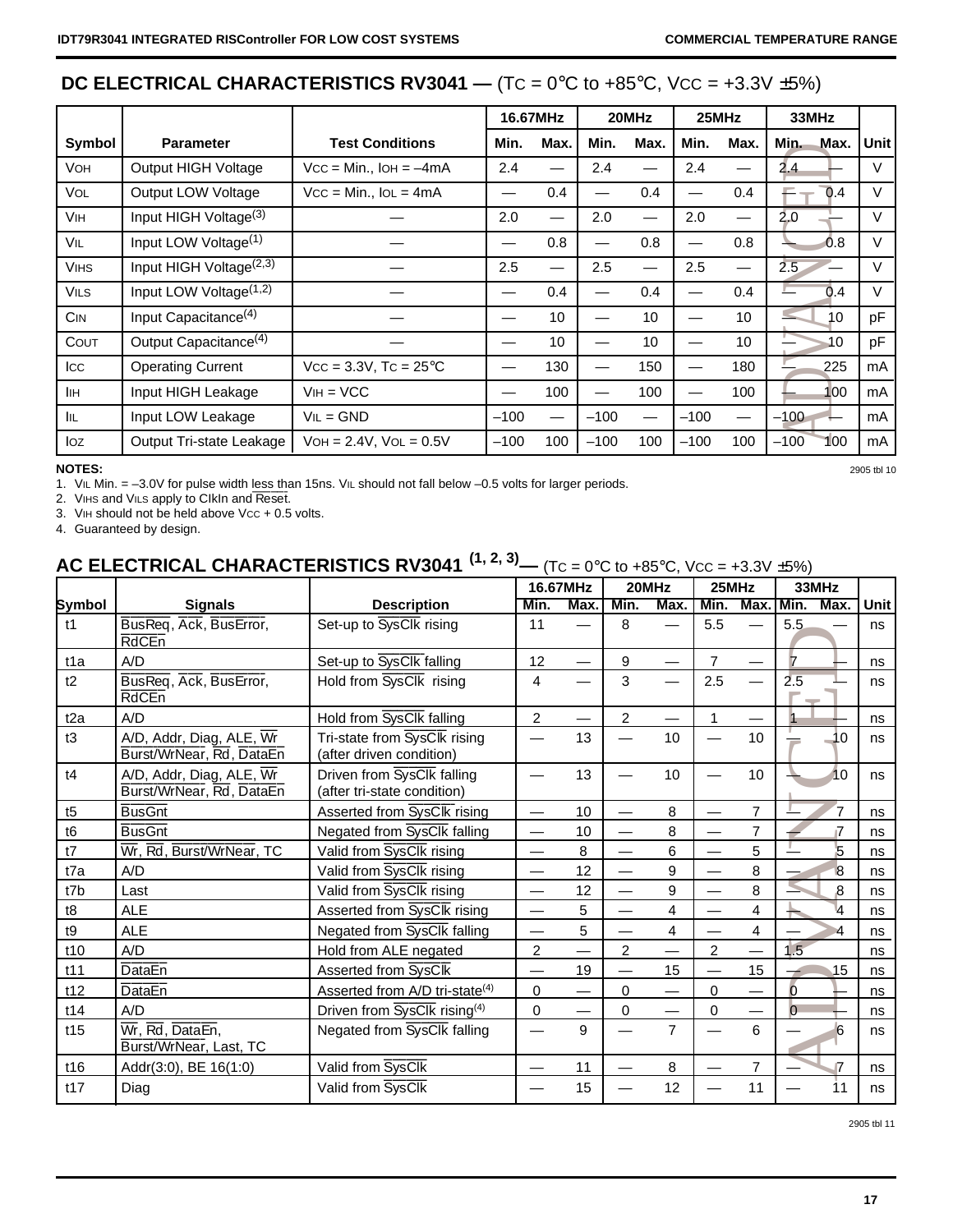|                 |                                   |                                                          |                          | 16.67 MHz                | 20 MHz                   |                                 |             | 25MHz                    | 33MHz             |                          |             |
|-----------------|-----------------------------------|----------------------------------------------------------|--------------------------|--------------------------|--------------------------|---------------------------------|-------------|--------------------------|-------------------|--------------------------|-------------|
| Symbol          | Signals                           | Description                                              | Min.                     | Max.                     | Min.                     | Max.                            | Min.        | Max.                     | Min.              | Max.                     | Unit        |
| t18             | A/D                               | Tri-state from SysClk                                    |                          | 13                       | $\overline{\phantom{0}}$ | 10                              |             | 10                       |                   | 10                       | ns          |
| t19             | A/D                               | SysClk to data out                                       |                          | 16                       |                          | 13                              |             | 12                       |                   | 12                       | ns          |
| t20             | ClkIn                             | Pulse Width High                                         | 12                       |                          | 10                       |                                 | 8           |                          | 6.5               |                          | ns          |
| t21             | ClkIn                             | Pulse Width Low                                          | 12                       |                          | 10                       |                                 | 8           | $\overline{\phantom{0}}$ | 6.5               |                          | ns          |
| t22             | ClkIn                             | <b>Clock Period</b>                                      | 30                       | 250                      | 25                       | 250                             | 20          | 250                      | 15                | 250                      | ns          |
| t23             | Reset                             | Pulse Width from Vcc valid                               | 200                      |                          | 200                      |                                 | 200         |                          | 200               |                          | μs          |
| t24             | <b>Reset</b>                      | Minimum Pulse Width                                      | 32                       | $\overline{\phantom{m}}$ | 32                       |                                 | 32          |                          | 32                |                          | <b>SVS</b>  |
| t25             | Reset                             | Set-up to SysClk falling                                 | 8                        |                          | 6                        |                                 | 5           |                          | 5 <sup>′</sup>    | $\overline{a}$           | ns          |
| t26             | $\overline{\ln t}$                | Mode set-up to Reset rising                              | 8                        |                          | 6                        |                                 | 5           |                          | 5 <sup>1</sup>    |                          | ns          |
| t27             | $\overline{\ln t}$                | Mode hold from Reset rising                              | 2.5                      |                          | 2.5                      |                                 | 2.5         |                          | 2.5               | $\overline{\phantom{a}}$ | ns          |
| t28             | Sint, SBrCond                     | Set-up to SysClk falling                                 | 8                        |                          | 6                        |                                 | 5           |                          | 5                 |                          | ns          |
| t29             | SInt, SBrCond                     | Hold from SysClk falling                                 | 4                        |                          | 3                        |                                 | 3           | $\overline{\phantom{0}}$ | 3 <sup>1</sup>    |                          | ns          |
| t30             | Int, BrCond                       | Set-up to SysClk falling                                 | 8                        | $\overline{\phantom{0}}$ | 6                        |                                 | 5           |                          | 5                 |                          | ns          |
| t31             | Int, BrCond                       | Hold from SysClk falling                                 | $\overline{\mathbf{4}}$  |                          | 3                        |                                 | 3           |                          | $\overline{3}$    |                          | ns          |
| tsys            | <b>SysClk</b>                     | Pulse Width                                              | $2*122$                  | $2*122$                  | $2*122$                  | $2*122$                         | $2*122$     | $2*122$                  | $2*122$           | $2*122$                  | ns          |
| t32             | <b>SysClk</b>                     | Clock High Time                                          | $t22 - 2$                | $t22 + 2$                |                          | t22 - 2 t22 + 2 t22 - 2 t22 + 2 |             |                          | $t22 - 2 t22 + 2$ |                          | ns          |
| t33             | <b>SysClk</b>                     | Clock Low Time                                           | $t22 - 2$                | $t22 + 2$                |                          | t22 - 2 t22 + 2 t22 - 2 t22 + 2 |             |                          | $t22 - 2 t22 + 2$ |                          | ns          |
| t45             | <b>ExtDataEn</b>                  | Tri-state from SysClk rising<br>(after driven condition) |                          | 13                       |                          | 10                              |             | 10                       |                   | 10                       | ns          |
| t46             | <b>ExtDataEn</b>                  | Driven from SysClk falling<br>(after driven condition)   |                          | 13                       |                          | 10                              |             | 10                       |                   | 10                       | ns          |
| t47             | <b>IOStrobe</b>                   | Valid from SysClk falling                                |                          | 10                       |                          | 8                               |             | $\overline{7}$           |                   | $\overline{7}$           | ns          |
| t48             | ExtDataEn,                        | Asserted from SysClk rising                              | $\overline{\phantom{0}}$ | 15                       |                          | 12                              |             | 9                        |                   | 9                        | ns          |
| t49             | <b>ExtDataEn</b><br><b>DataEn</b> | Negated from SysClk rising                               |                          | 9                        |                          | $\overline{7}$                  |             | 6                        |                   | 6                        | ns          |
| t <sub>50</sub> | MemStrobe                         | Asserted from SysClk rising                              | $\overline{\phantom{0}}$ | 19                       | —                        | 15                              |             | 15                       |                   | 15                       | ns          |
| t51             | MemStrobe                         | Negated from SysClk falling                              | $\overline{\phantom{0}}$ | 19                       | $\overline{\phantom{0}}$ | 15                              |             | 15                       |                   | 15                       | ns          |
| t52             | MemStrobe                         | Asserted from Addr(3:0) valid <sup>(4)</sup>             | 0                        |                          | $\mathbf 0$              |                                 | $\mathbf 0$ |                          | $\sigma$          |                          | ns          |
| tderate         | All outputs                       | Timing deration for loading<br>over 25pF(4, 5)           |                          | 0.5                      |                          | 0.5                             |             | 0.5                      |                   | 0.5                      | ns/<br>25pF |
| <b>NOTES:</b>   |                                   |                                                          |                          |                          |                          |                                 |             |                          |                   |                          | 2905 tbl 12 |

# **AC ELECTRICAL CHARACTERISTICS RV3041 (CONT.)**

1. All timings referenced to 1.5 Volts, with a rise and fall time of less than 2.5ns.

2. All outputs tested with 25pF loading.

3. The AC values listed here reference timing diagrams contained in the R3041 Hardware User's Manual.

4. Guaranteed by design.

5. This parameter is used to derate the AC timings according to the loading of the system. This parameter provides a deration for loads over the specified test condition; that is, the deration factor is applied for each 25pF over the specified test load condition.

6. Timings t34 - t44 are reserved for other RISController family members.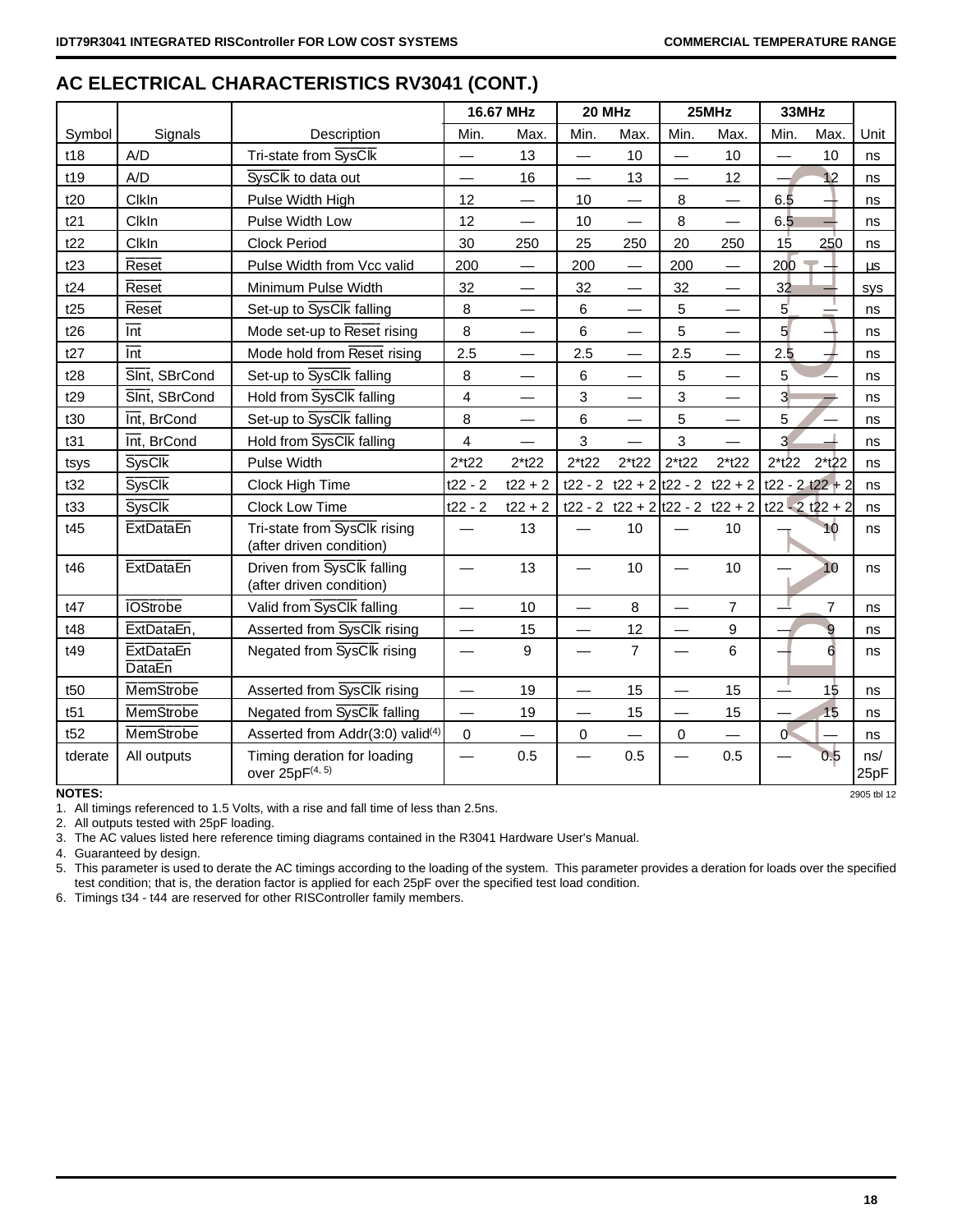

**Figure 11. Mode Selection and Negation of Reset**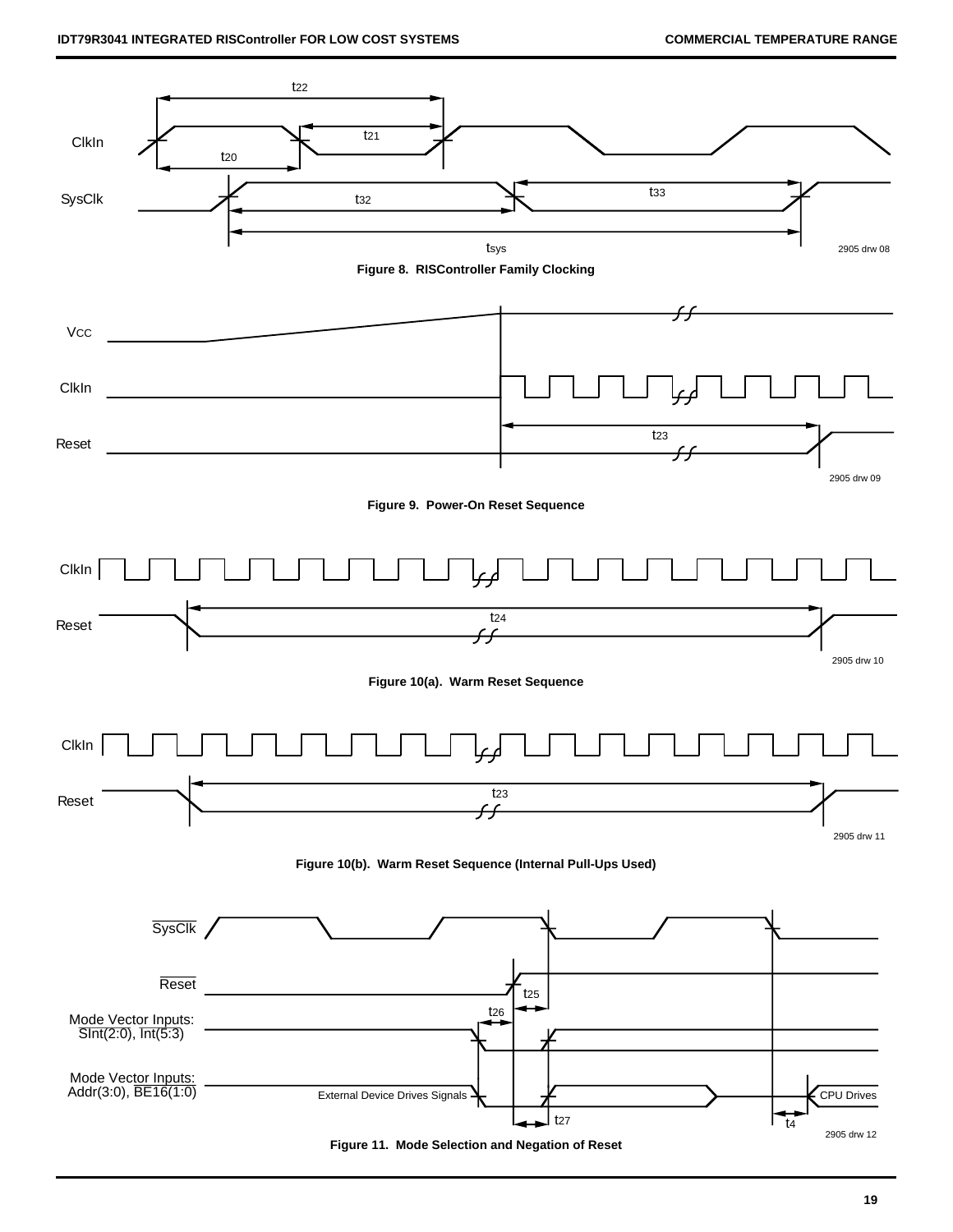

**Figure 12(a). Start of Read Timing with Non-Extended Address Hold Option**



**Figure 12(b). Start of Read Timing with Extended Address Hold Option**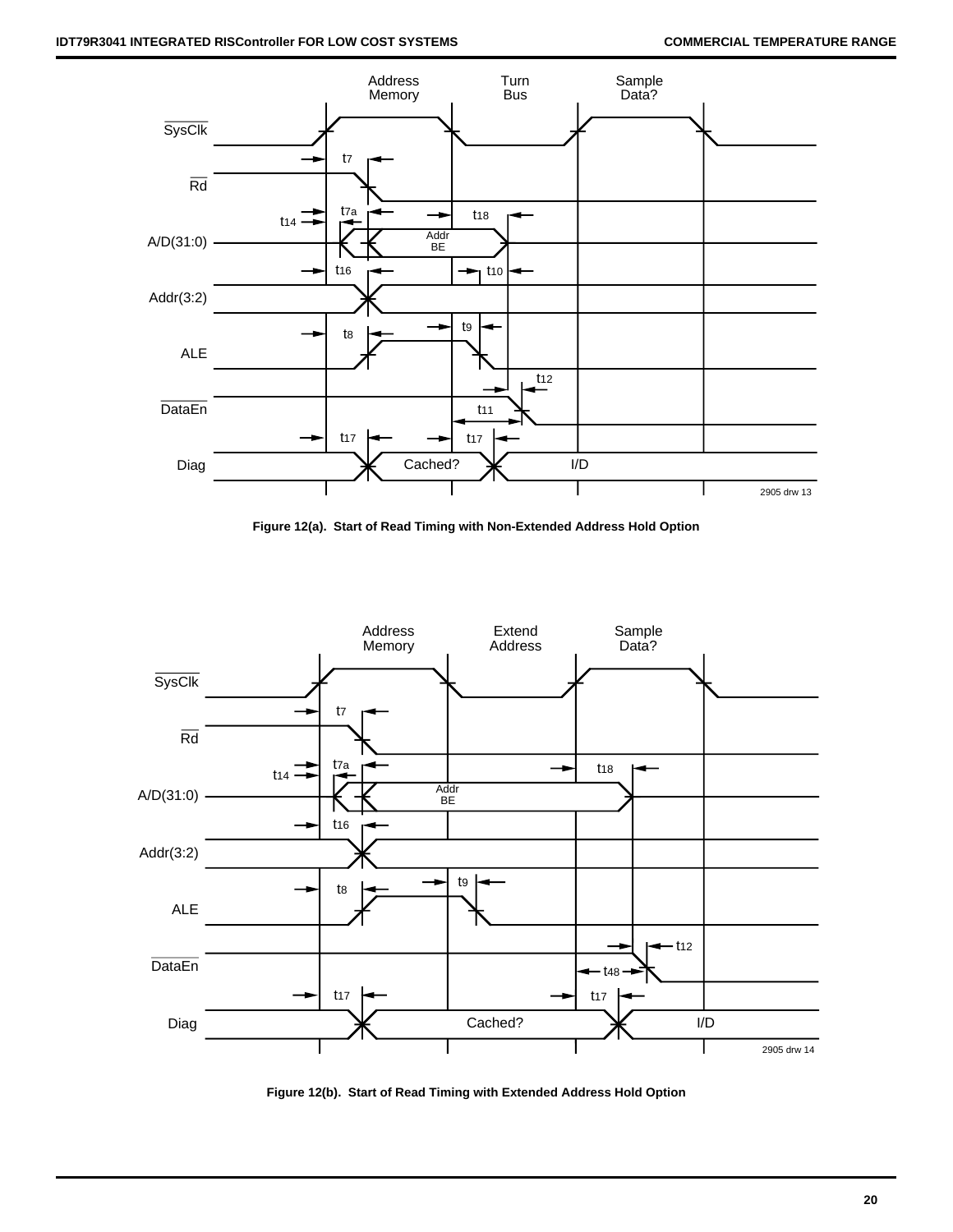

**Figure 12(c). Start of Write Timing with Non-Extended Address Hold Option**



**Figure 12(d). Start of Write Timing with Extended Address Hold Option**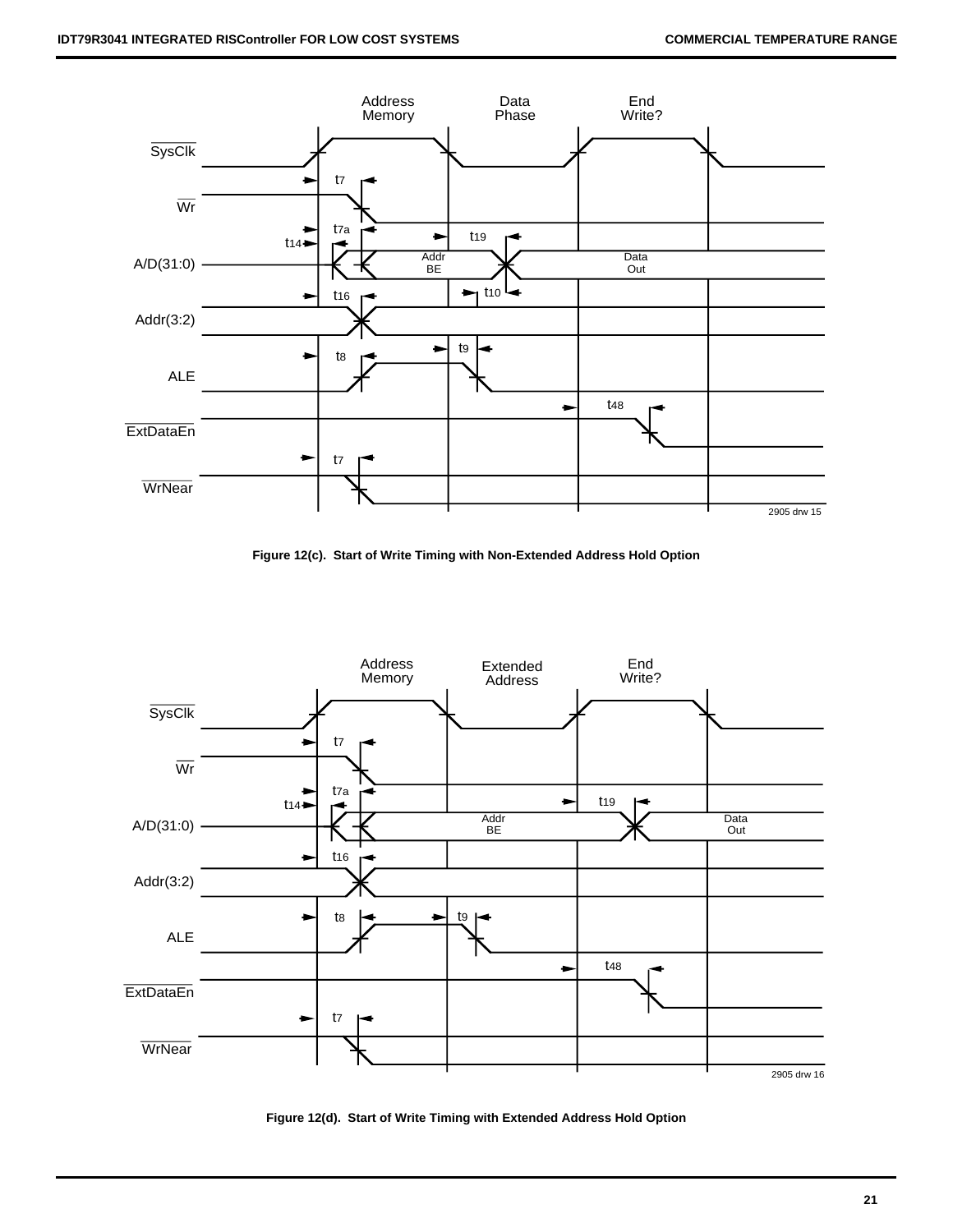

**Figure 13. Single Datum Read**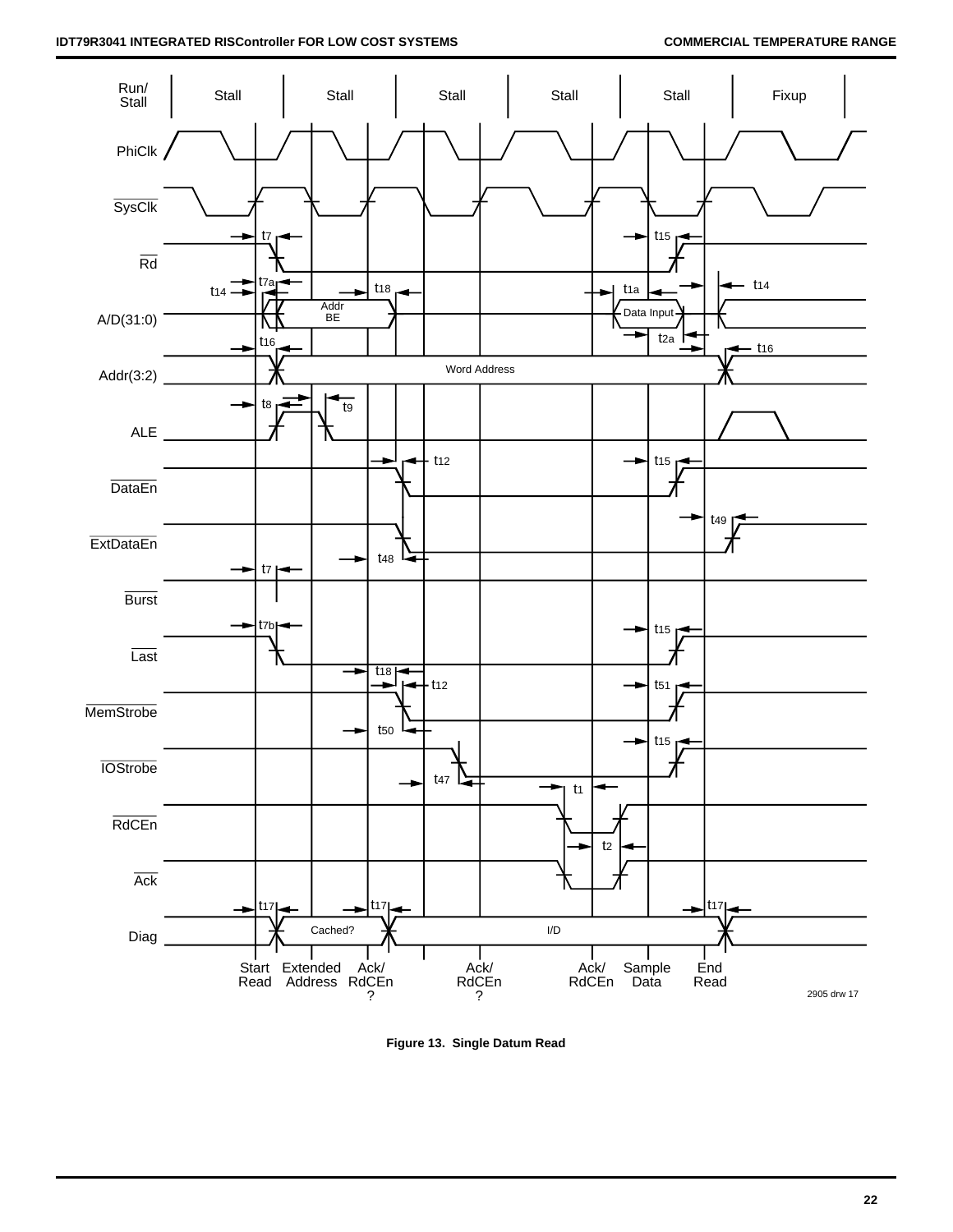

**Figure 14. Mini-burst read of 32-bit datum from 8-bit wide memory port**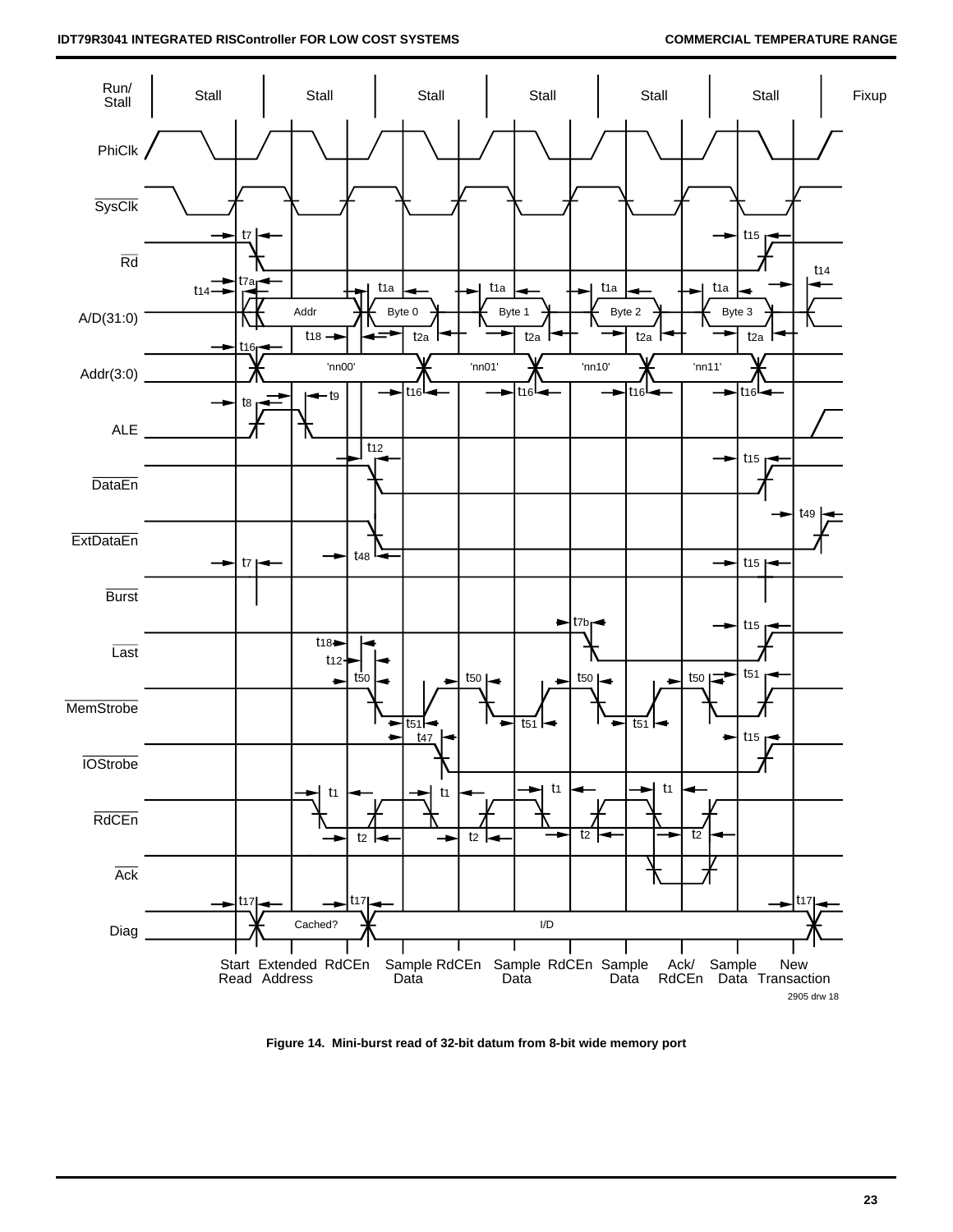

**Figure 15. R3041 Quad Word Read**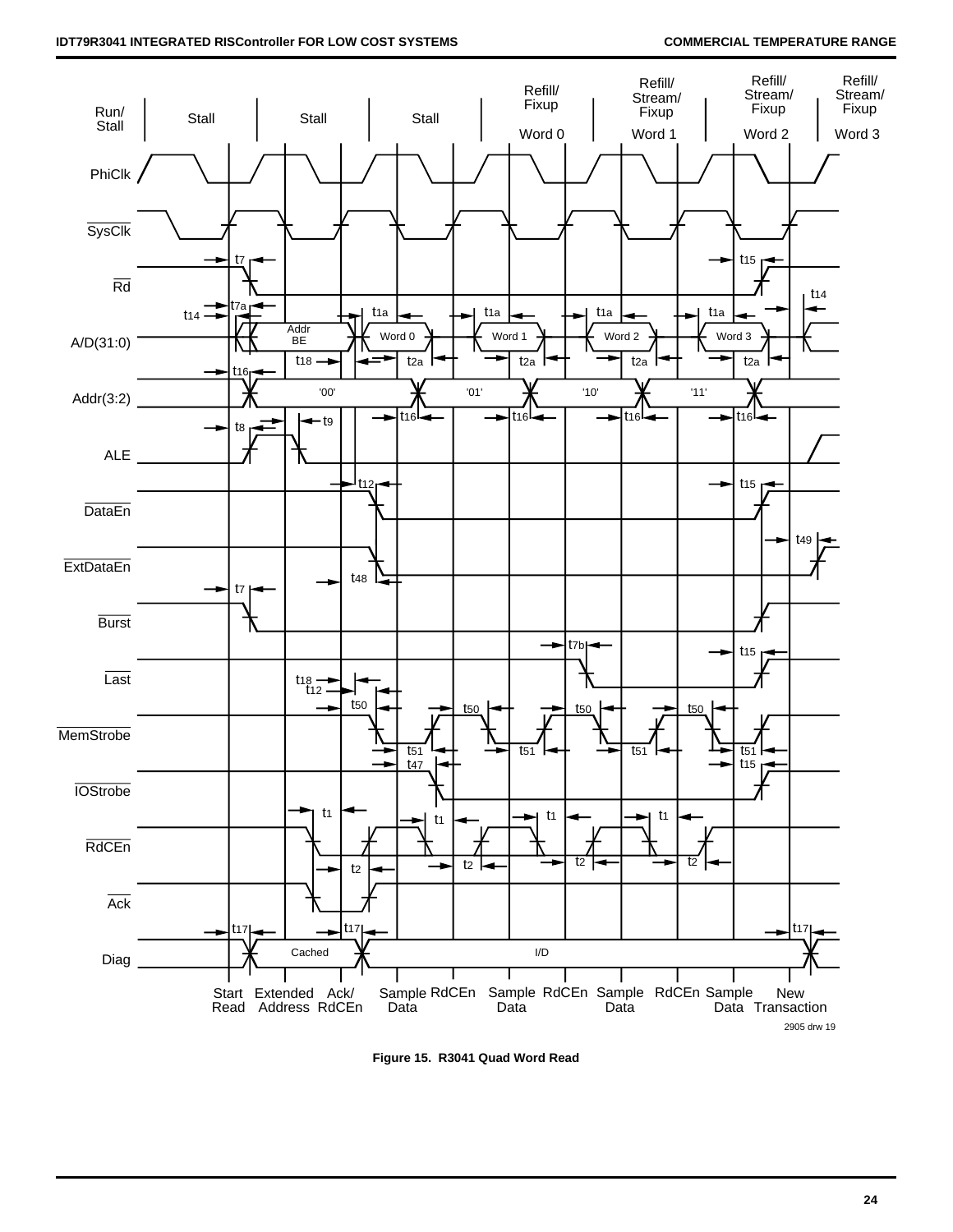

**Figure 16(a). Quad Word Read to 16-bit wide Memory Port**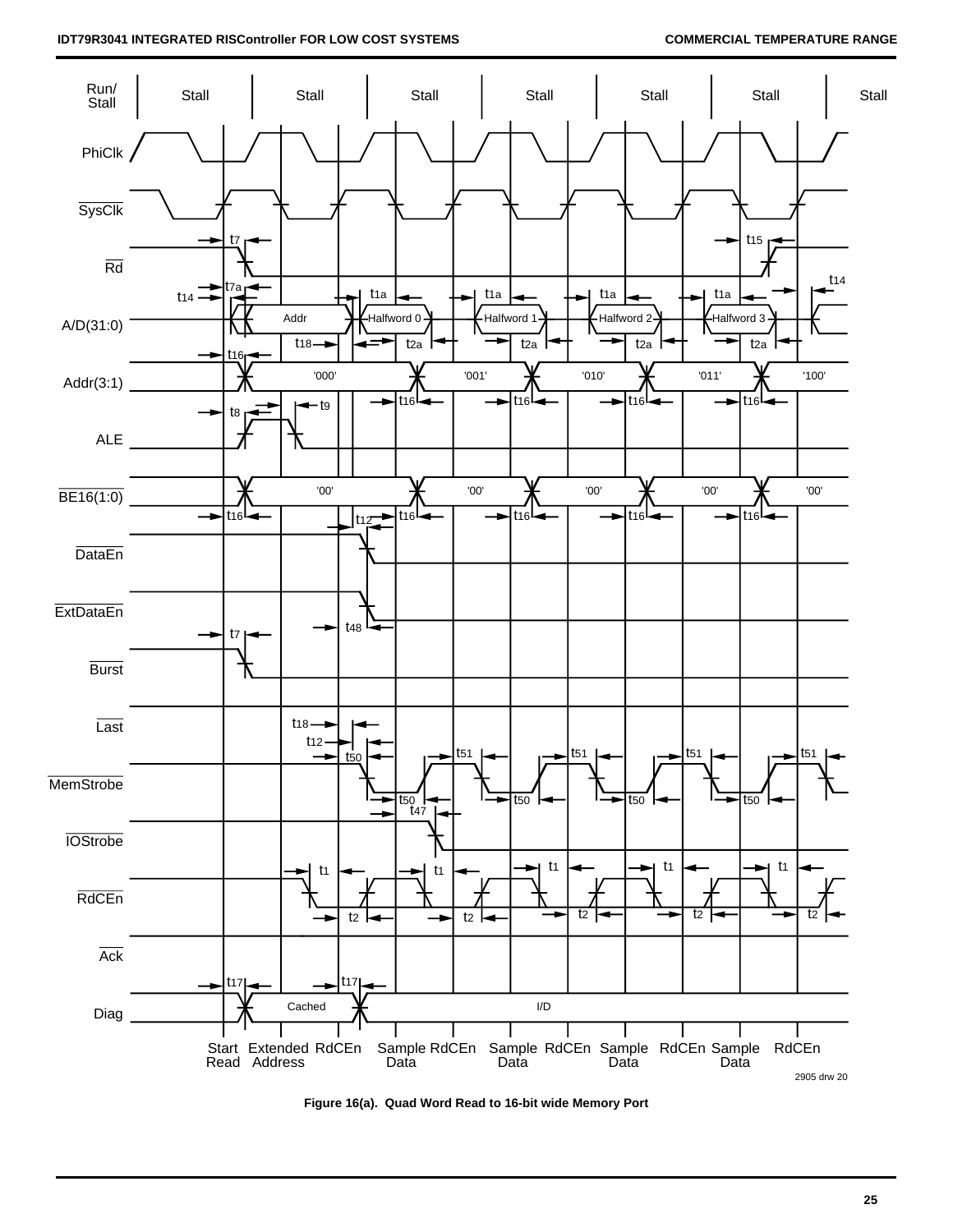

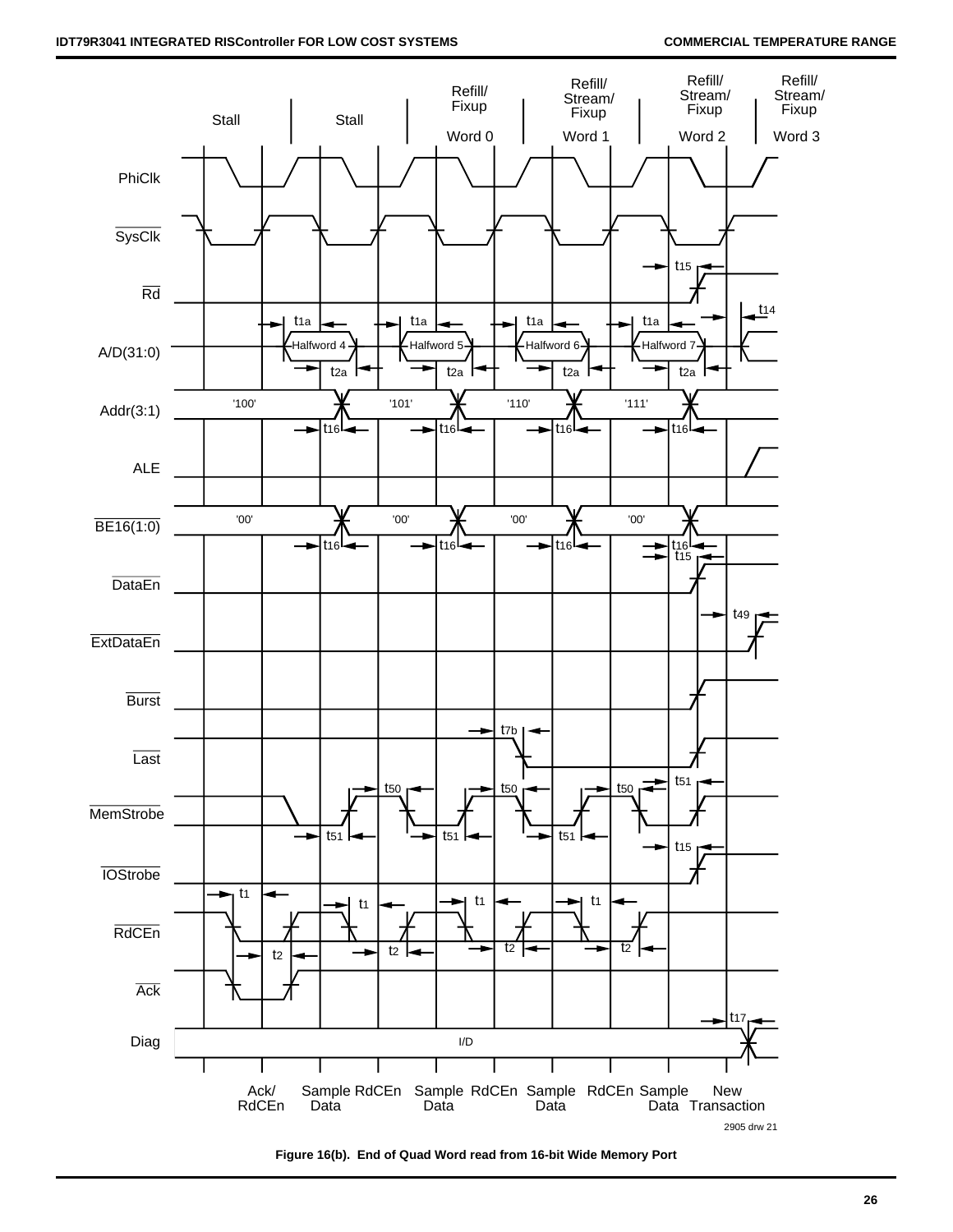

**Figure 17. Basic Write to 32-bit Memory Port**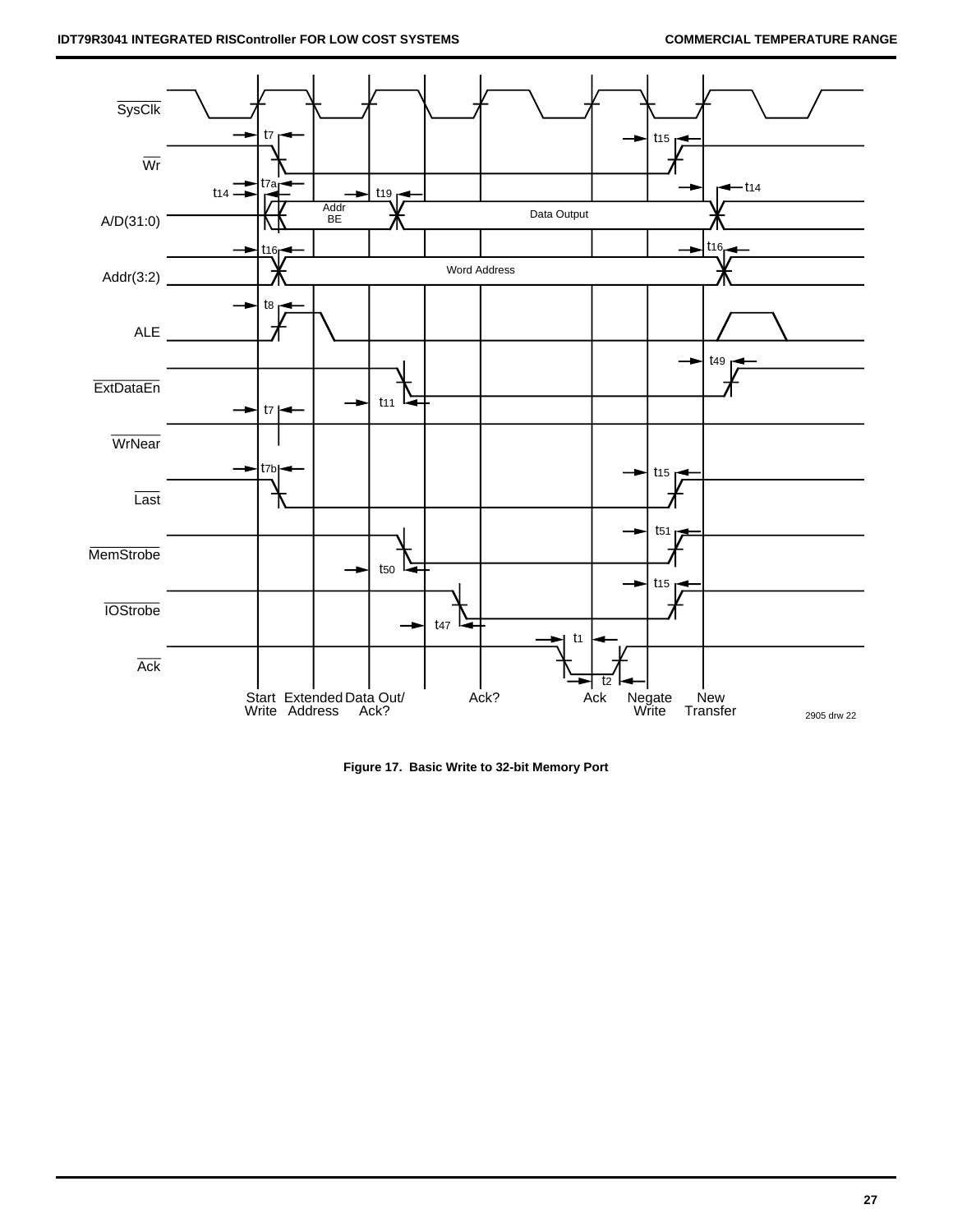

**Figure 18. Tri-Byte Mini-burst Write to 8-bit Port**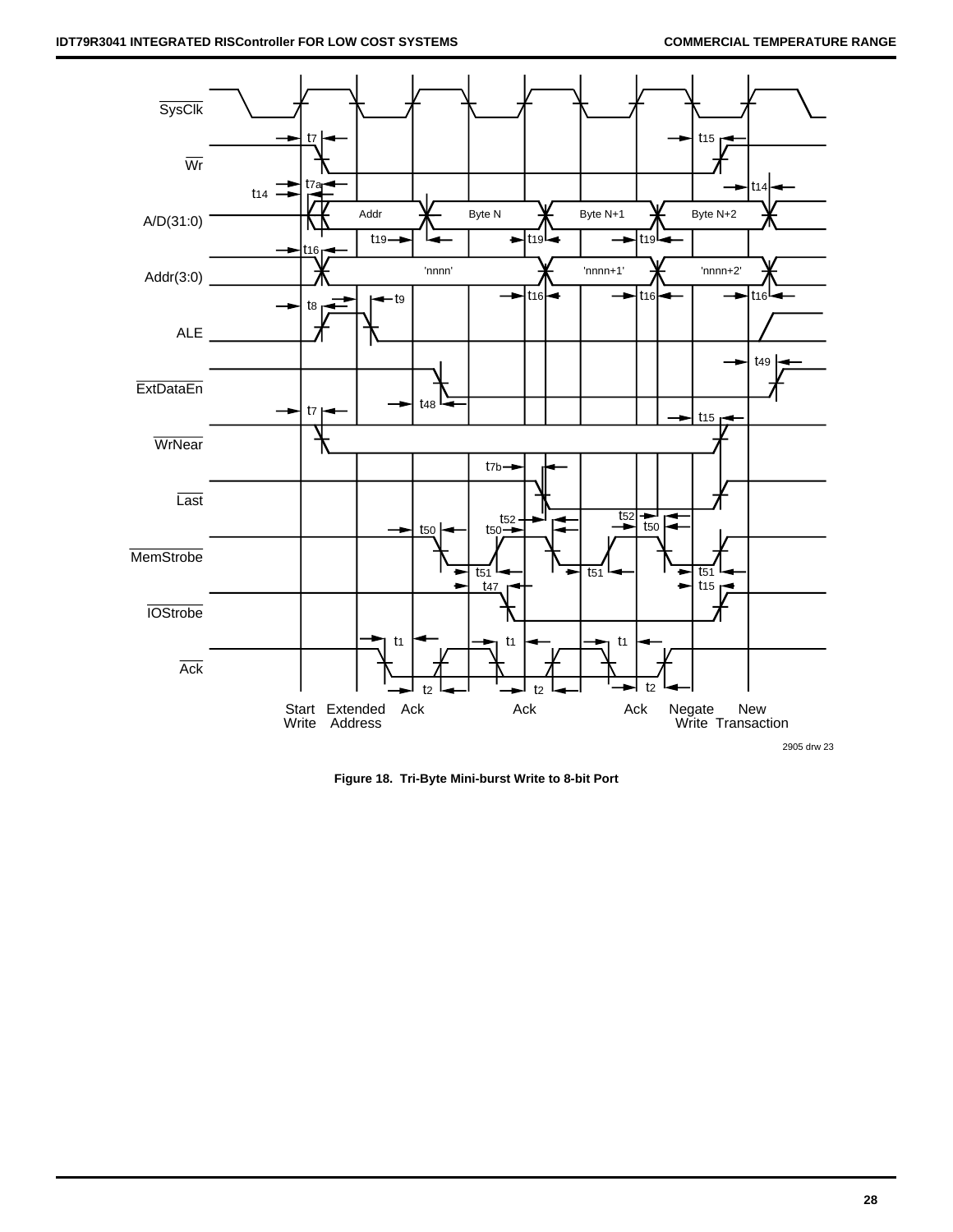

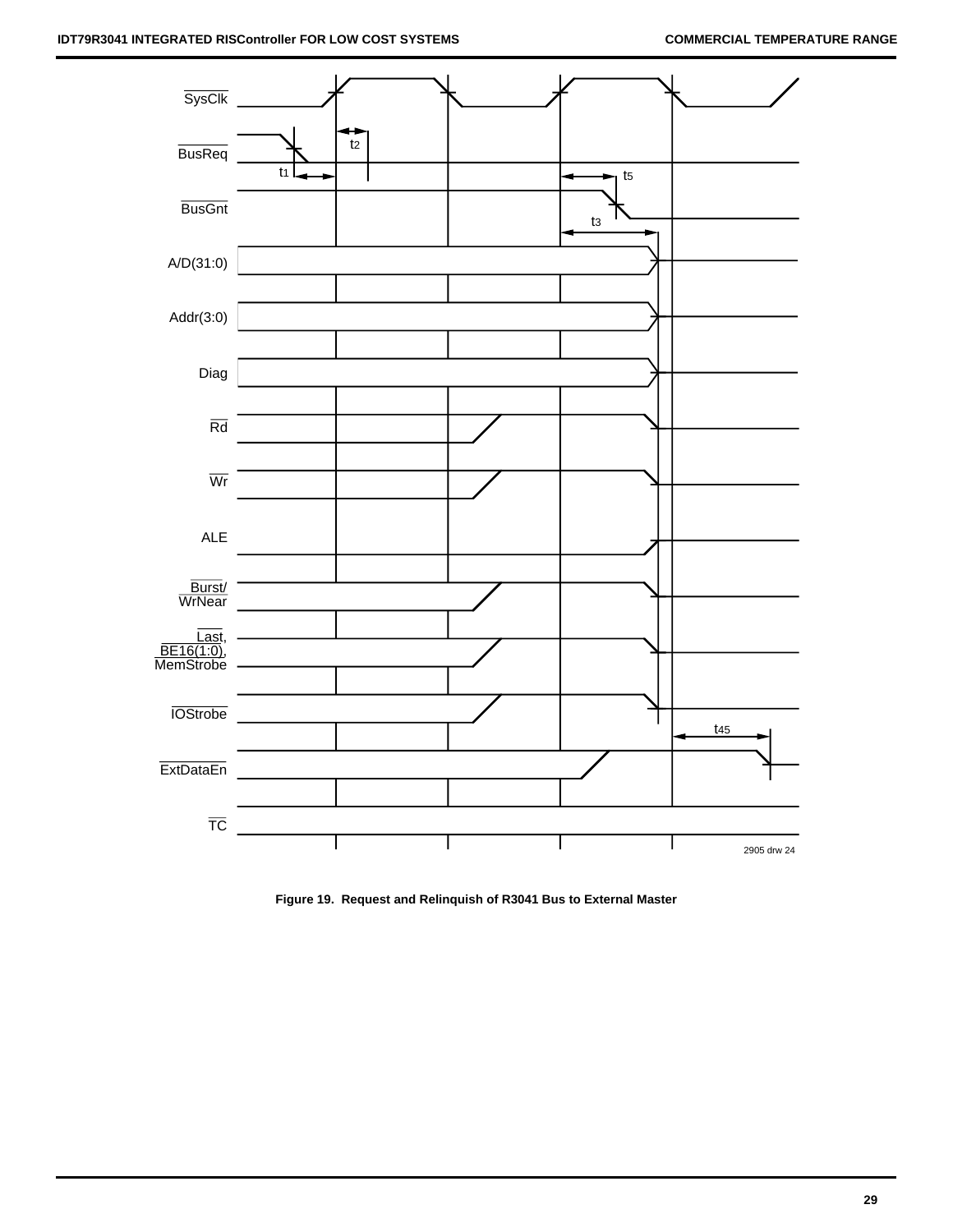

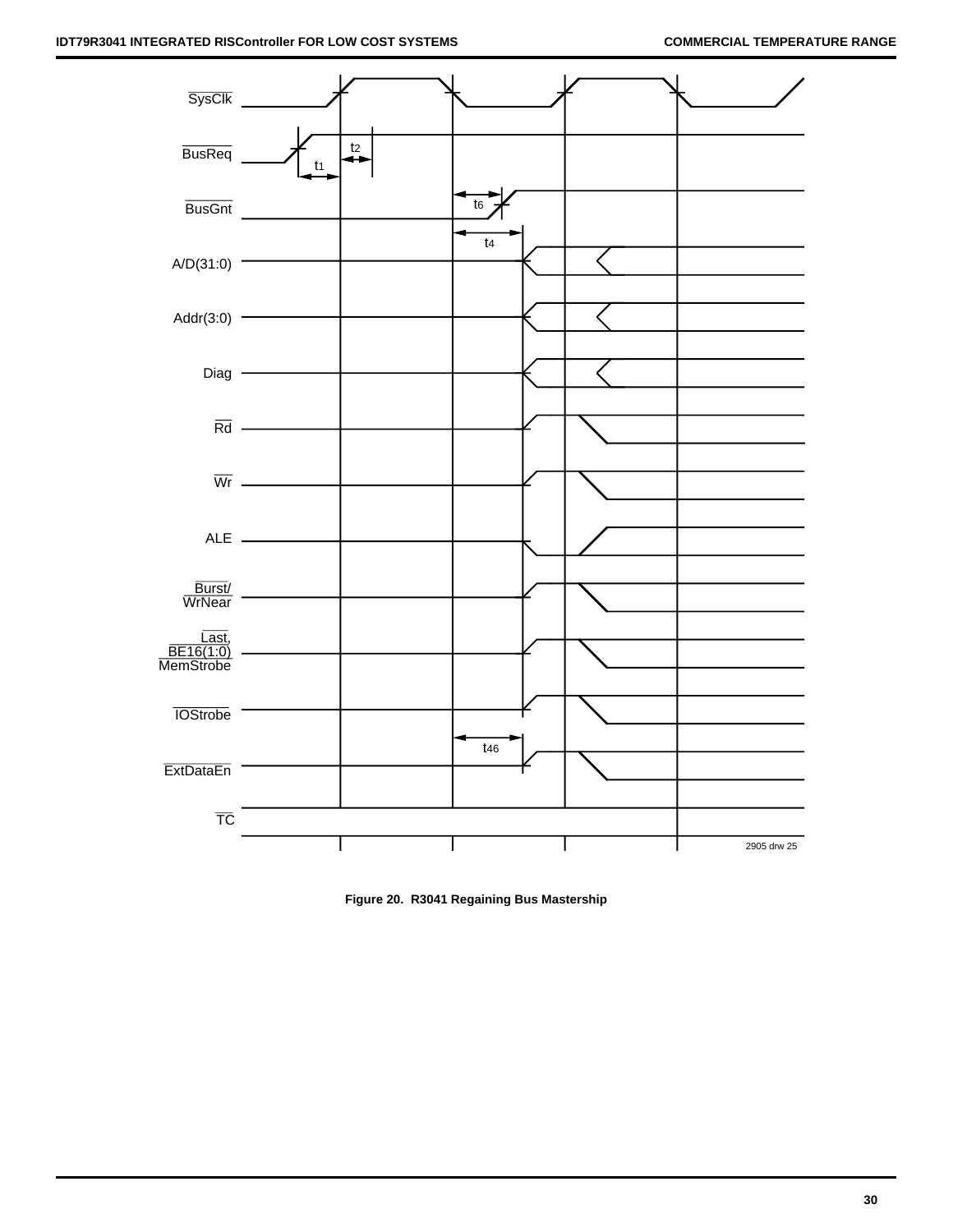

**Figure 24. Synchronized Branch Condition Input Timing**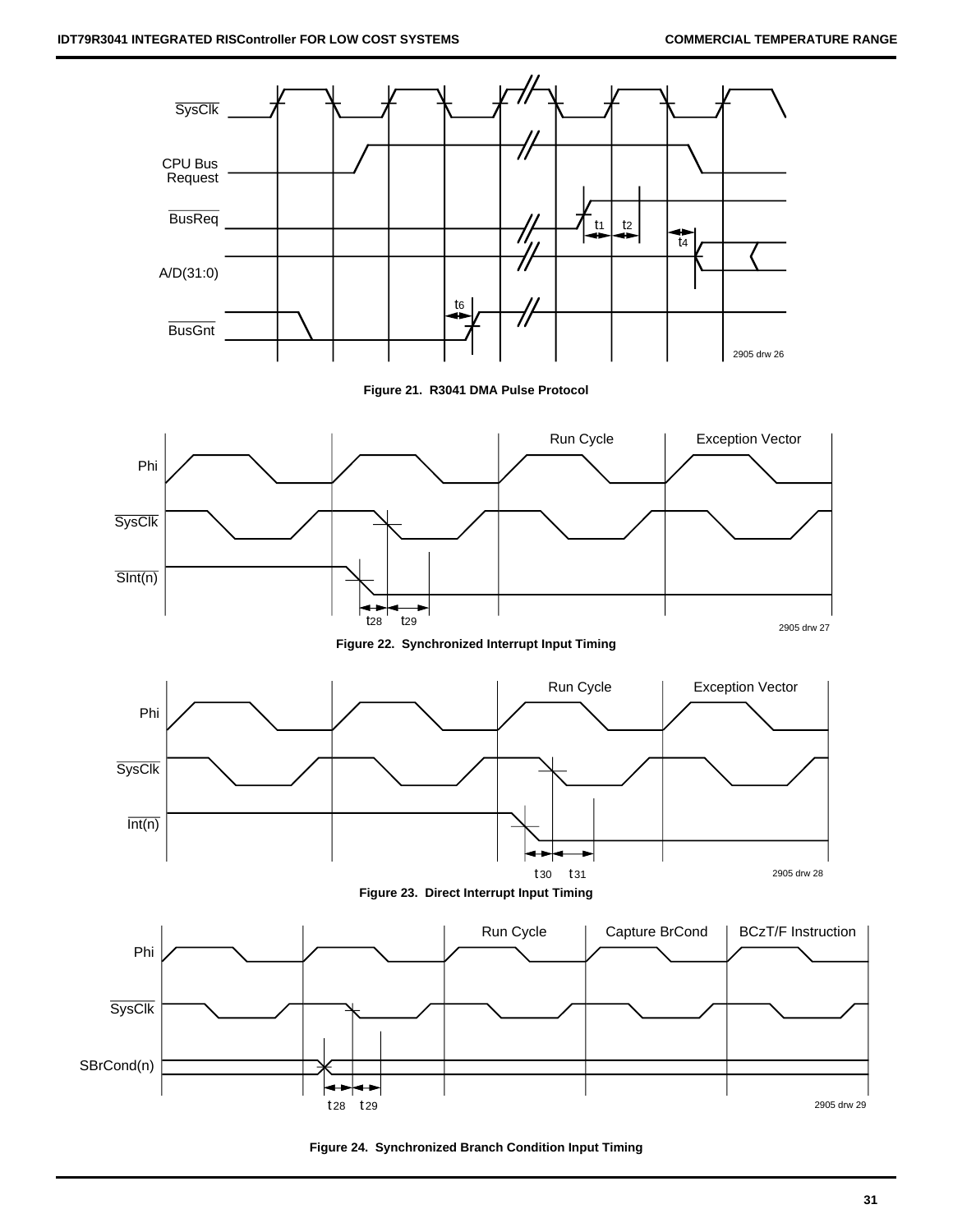

# **84 LEAD PLCC (SQUARE)**





2905 drw 31

| DWG#           |          | J84-1       |  |
|----------------|----------|-------------|--|
| # of Leads     | 84       |             |  |
| <b>Symbol</b>  | Min.     | Max.        |  |
| Α              | 165      | .180        |  |
| A1             | .095     | .115        |  |
| В              | .026     | .032        |  |
| b1             | .013     | .021        |  |
| С              | .020     | .040        |  |
| C <sub>1</sub> | .008     | .012        |  |
| D              | 1.185    | 1.195       |  |
| D1             | 1.150    | 1.156       |  |
| D2/E2          | 1.090    | 1.130       |  |
| D3/E3          |          | 1.000 REF   |  |
| E              | 1.185    | 1.195       |  |
| Ε1             | 1.150    | 1.156       |  |
| e              | .050 BSC |             |  |
| ND/NE          |          | 21          |  |
|                |          | 2905 tbl 13 |  |

### **NOTES:**

- 1. All dimensions are in inches, unless otherwise noted.
- 2. BSC—Basic lead Spacing between Centers.
- 3. D & E do not include mold flash or protutions.
- 4. Formed leads shall be planar with respect to one another and within .004" at the seating plane.
- 5. ND & NE represent the number of leads in the D & E directions respectively.
- 6. D1 & E1 should be measured from the bottom of the package.
- 7. PLCC is pin & form compatible with MQUAD; the MQUAD package is used in other RISController family members.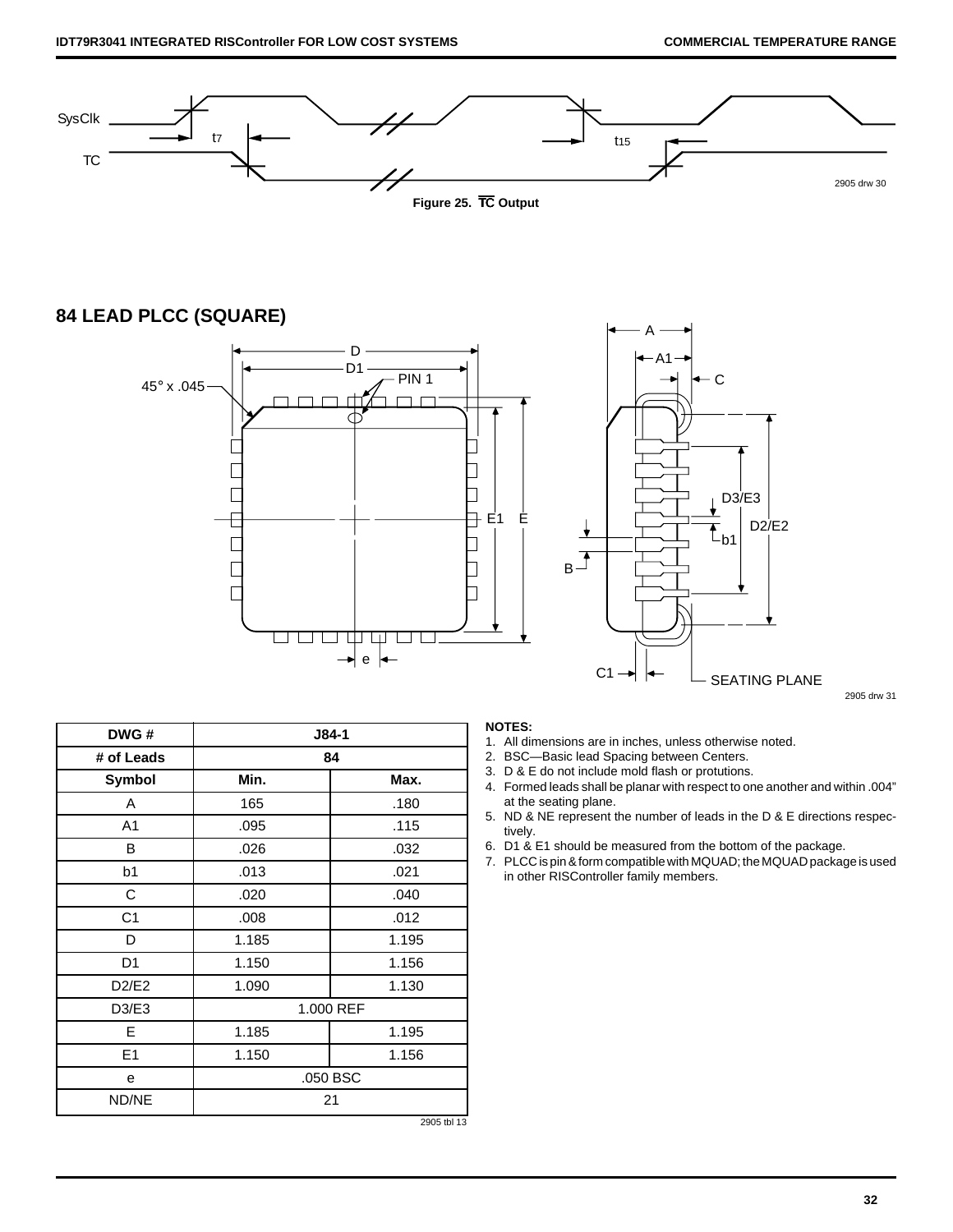# **100-PIN TQFP**



| DWG#           | <b>TQFP</b> |         |  |  |  |
|----------------|-------------|---------|--|--|--|
| # of Leads     |             | 100     |  |  |  |
| Symbol         | Min.        | Max.    |  |  |  |
| Α              |             | 1.60    |  |  |  |
| A <sub>1</sub> | 0.5         | 0.15    |  |  |  |
| A <sub>2</sub> | 1.35        | 1.45    |  |  |  |
| D              | 15.75       | 16.25   |  |  |  |
| D <sub>1</sub> | 13.95       | 14.05   |  |  |  |
| E              | 15.75       | 16.25   |  |  |  |
| E <sub>1</sub> | 13.95       | 14.05   |  |  |  |
| L              | 0.45        | 0.70    |  |  |  |
| N              |             | 100     |  |  |  |
| е              |             | 0.50BSC |  |  |  |
| b              | 0.17        | 0.27    |  |  |  |
| ccc            |             | 0.08    |  |  |  |
| ddd            |             | 0.08    |  |  |  |
| R              | 0.08        | 0.20    |  |  |  |
| R <sub>1</sub> | 0.08        |         |  |  |  |
| $\theta$       | 0           | 7.0     |  |  |  |
| $\theta$ 1     | 11.0        | 13.0    |  |  |  |
| $\theta$ 2     | 11.0        | 13.0    |  |  |  |
| С              | 0.09        | 0.16    |  |  |  |

2905 tbl 14